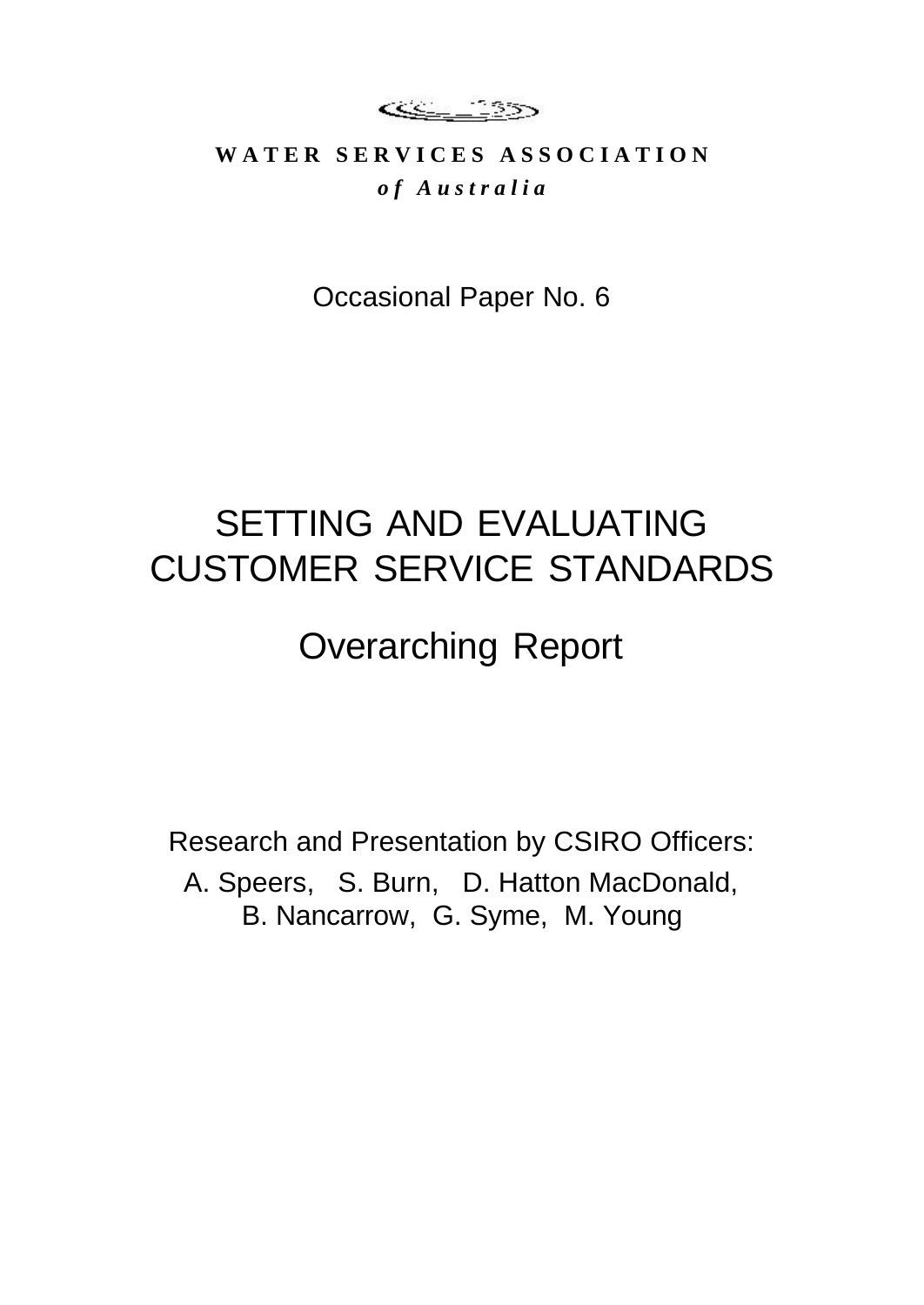#### © Water Services Association *of Australia*, 2002

ISBN: 1 876088 99 0

#### **DISCLAIMER**

This research paper/occasional paper is issued by the Water Services Association of Australia Inc. on the understanding that:

- 1. Water Services Association of Australia Inc. and individual contributors are not responsible for the results of any action taken on the basis of information in this research paper/occasional paper, nor for any errors or omissions.
- 2. The Water Services Association of Australia Inc and individual contributors disclaim all and any liability to any person in respect of anything, and the consequences of anything, done or omitted to be done by a person in reliance upon the whole or any part of this research paper/occasional paper.
- 3. The research paper/occasional paper does not purport to be a comprehensive statement and analysis of its subjective matter, and if further expert advice is required, the services of a competent professional should be sought.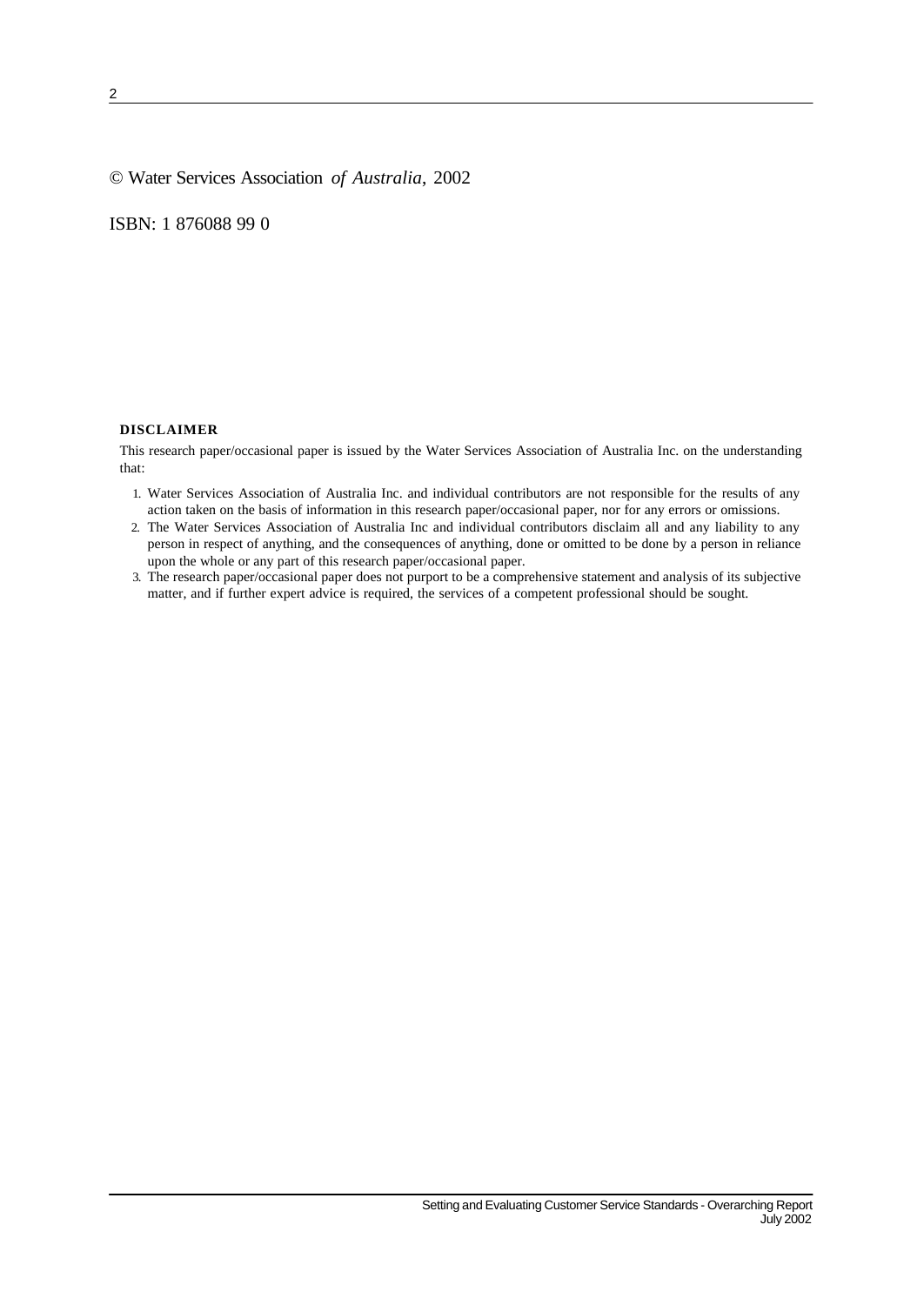This report has been produced by CSIRO Urban Water.

The CSIRO Urban Water is a multi-divisional initiative involving the Divisions of Manufacturing and Infrastructure Technology, Land and Water, Molecular Science and Mathematics and Information Sciences.

The vision for the CSIRO Urban Water is 'in the face of economic, social and climatic change, enable Australia's urban water systems to improve services to the community and improve economic performance while achieving ecological sustainability".

Readers wishing to obtain more information about the CSIRO Urban Water could contact Andrew Speers on +612 9490 5437 or at [andrew.speers@csiro.au](mailto:andrew.speers@csiro.au)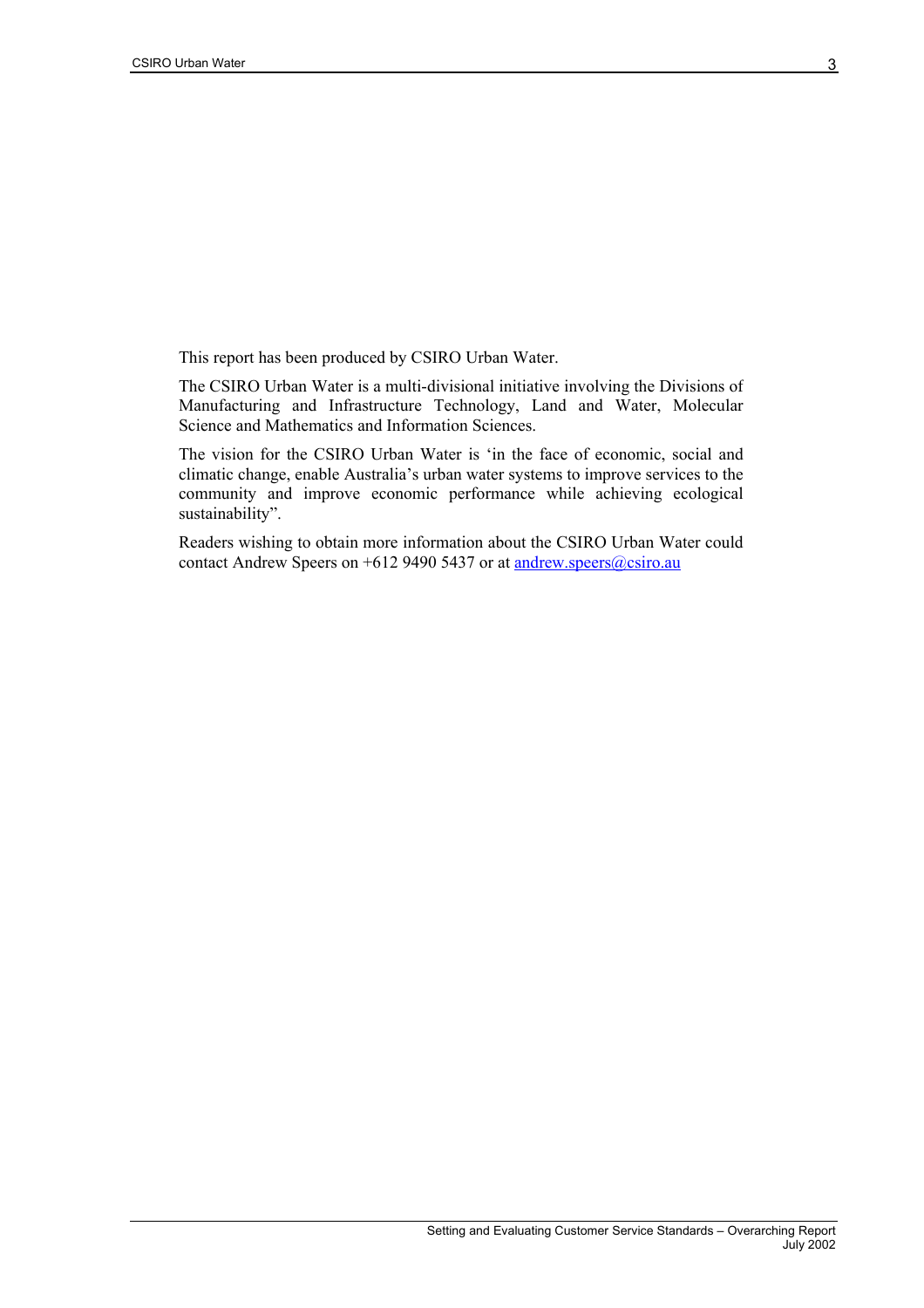### <span id="page-3-0"></span>**ACKNOWLEDGEMENTS**

Funding was made available by the Water Services Association of Australia for the development of the methodology described in this report and its subsidiary Technical Reports and its support is acknowledged.

Members of the Technical Advisory Group(s) established to support this project and which were drawn from water companies across the nation are thanked for their valuable input and guidance.

Christine Kiss, Sharon Rochow and Ronnie Oborn are thanked for their valuable administrative assistance.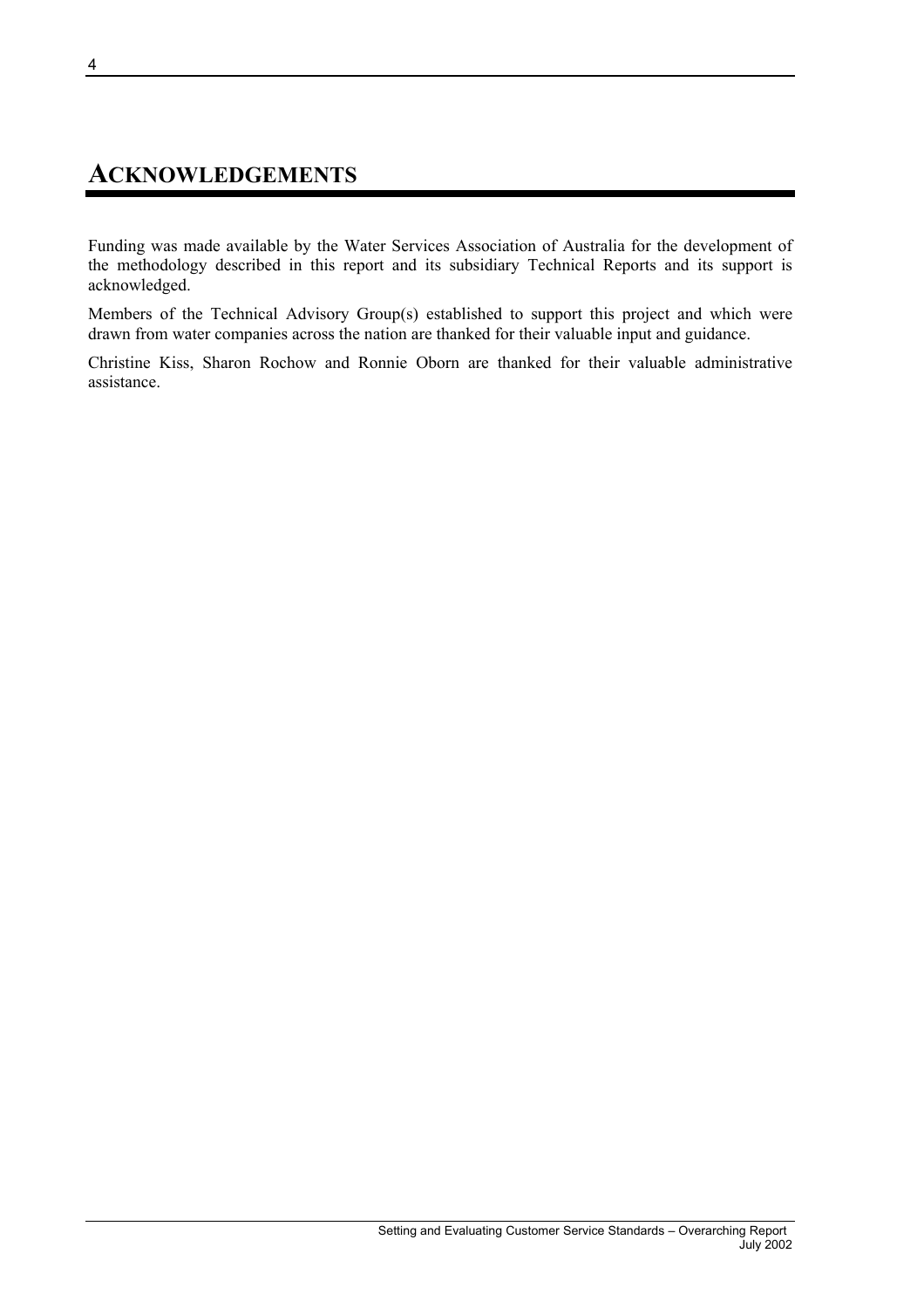### <span id="page-4-0"></span>**EXECUTIVE SUMMARY**

Reform of the Australian water industry over the past 20 years has been extensive. These reforms have changed the industry's structures, its regulatory oversight and pricing arrangements. The reforms have delivered substantial efficiency gains in the form of lower real prices, higher dividends, higher real rates of return, higher standards and greater capital investment. While further efficiency may be available in the water industry, it is fair to say that future gains will be lower and that higher standards may result in increased prices for services.

The need for regulation in the industry is self-evident, but it is imperative that it be as effective and efficient as possible and deliver real community benefits. One regulatory area of importance to the water industry is standard setting. In particular, the industry suggests that the upward trend in standards in the areas of customer service, public health and the environment is resulting in sharp increases in capital expenditure for the urban water industry. With capital costs accounting for sixty percent of the industry's total costs and with underground pipes amounting to around seventy percent of all capital costs, setting standards for areas such as water continuity is particularly important.

It is therefore valuable to make decisions on the level at which future standards will be set within a framework that evaluates both the benefits (from the customers' perspective) and costs of the proposed higher standards; higher standards can then be adopted when it is clear that the benefits outweigh the costs.

Accordingly, CSIRO Urban Water entered into a partnership with the Water Services Association of Australia (WSAA) to develop an appropriate methodology for such a framework. The project has three separate modules:

- The identification of customer preferences and a methodology for measuring these preferences:
- The economic component which values customers' preferences, measures social costs associated with water interruptions and develops the overall cost benefit framework; and
- The identification and evaluation of lifecycle costs of meeting standards for water continuity.

The above framework will assist water utilities and regulators to understand better what is important to customers and will include total community costs (and not merely the costs to the water utility). The framework incorporates long-term assessments and not merely short-term impacts of such decisions.

This Overarching Report shows how the component parts of the framework operate in concert to enable cost and benefits to be compared. This 'integrated' methodology has been developed using water system continuity as a test case.

It is not the intent of this Overarching Report to provide to provide a detailed summary of the component methodologies: readers are directed to the associated technical reports in this regard. Rather, sufficient information is given to provide an insight into each component and then the application of the component methodology is demonstrated. The approach shows the interrelationships between the components and the approach a water company or regulator could take in developing standards within a cost-benefit framework.

Through this work, three subordinate methodologies have been developed. These include:

- A methodology for determination of customer preferences
- A methodology for determining customer willingness to pay to achieve their stated preferences or willingness to accept compensation if a reduction in a standard is proposed
- A methodology and associated model for determining the cost of achieving these preferences, which can be manipulated to show the cost of difference standards under a range of policy settings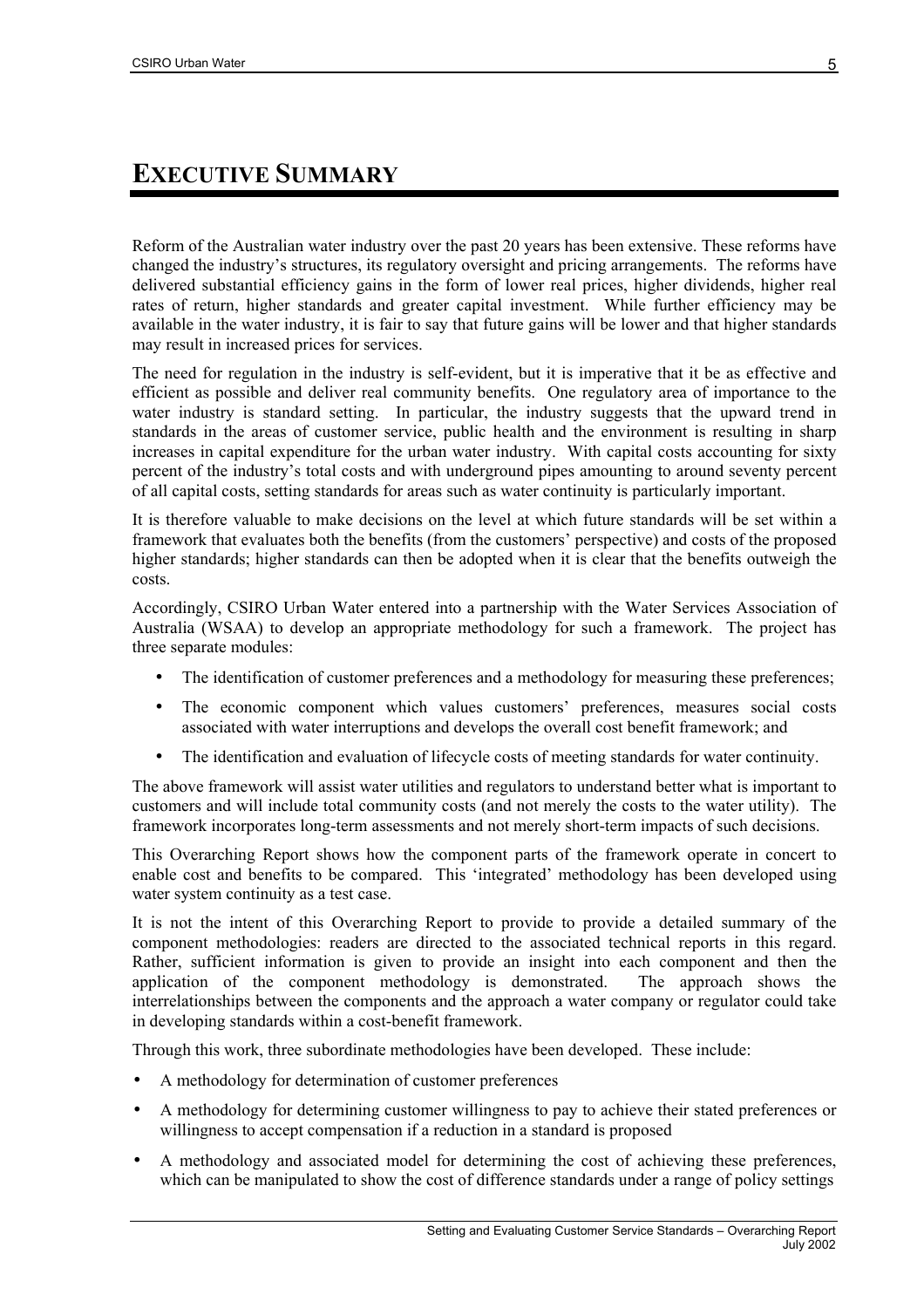Utilising the above methodologies in an integrated fashion will allow cost benefit analysis of proposals to alter standards to be carried out, or quantify the cost and benefit of achieving company-determined performance goals. Included in the cost analysis are social costs, which stem from traffic disruptions and business loss due to water service interruptions. As this project was directed to developing a methodological framework and associated tools for cost benefit analysis it utilised as its 'test case' water service discontinuities. The approach would, however, potentially also be applicable to other water company services.

It is important that it be understood that while this project delivered integrated methodologies through which cost benefit analysis could be carried out all aspect of the integrated methodology do not need to be implemented whenever a change in a standard is contemplated. Partially for this reason, the development of the methodology dealing with customer preferences included the development of a Subjective Social Indicator (SSI) which is a readily implemented approach that acts as a litmus test to determine whether customers perceive a discontinuity between the level of service provided and the investment made by Government (in this case through the water utility) in provision of that service (which would include under and over-servicing). If the SSI, which has been extensively tested for its reliability and validity, does not reveal such a discontinuity, no further action would rationally be taken.

The customer preference methodology also includes a latitude of acceptance scale that allows customers to nominate service discontinuities they 'could cope with'. This is important in that attitudes to water service interruptions are non-crystallised (i.e. firm opinions are not held). The latitude of acceptance approach can be used to determine the points at which standards *might* be set, assuming the cost-benefit analysis is positive.

Equally fundamentally, the methodology allows identification of those aspects of services customers value (or do not wish to see as part of the service). Critical findings included:

- Respondents generally could cope with short interruptions, and the components of interruptions that were deemed to be important were:
	- o Duration of the interruption;
	- o If they are notified of the interruptions;
	- o Time of day the interruptions happened; and
	- o The number of interruptions per year (both planned and unplanned, although there was a greater tolerance for planned interruptions than unplanned.)
- Compensation was generally not expected for planned or unplanned interruptions, with customers more interested in having the problem fixed, than any form of rebate (which they felt they would pay for anyway through increased water bills)

The willingness to pay methodology was based upon the technique of Choice Modelling. While still a non-market approach, this technique is considered the state of the art in this area, and is a significant improvement on approaches such as contingent valuation that are subject to 'context' effects (i.e. distortion due to the way in which the questions are asked). One example of a Choice Modelling questionnaire is shown in [Figure 4.](#page-19-0) By questioning a statistically valid number of customers and confronting different subsets of this number with subtly varied choices, it is possible to quantify customers willingness to pay for various attributes. The attributes selected for inclusion in the choice modelling exercise were based on the findings of the customer preference activity.

By identifying attributes valued by customers and their willingness to pay for them, the benefits side of the equation is complete

On the other side, of course, are costs. In this project, a model was developed to allow prediction of the costs to the utility of meeting various customer service standards. A state of the art model was developed which moves beyond the approach of existing planning models, which predict failures for cohorts of assets, to prediction of the performance of individual assets. While the model itself remains the proprietary product of CSIRO, failure curves for individual assets are available to the industry that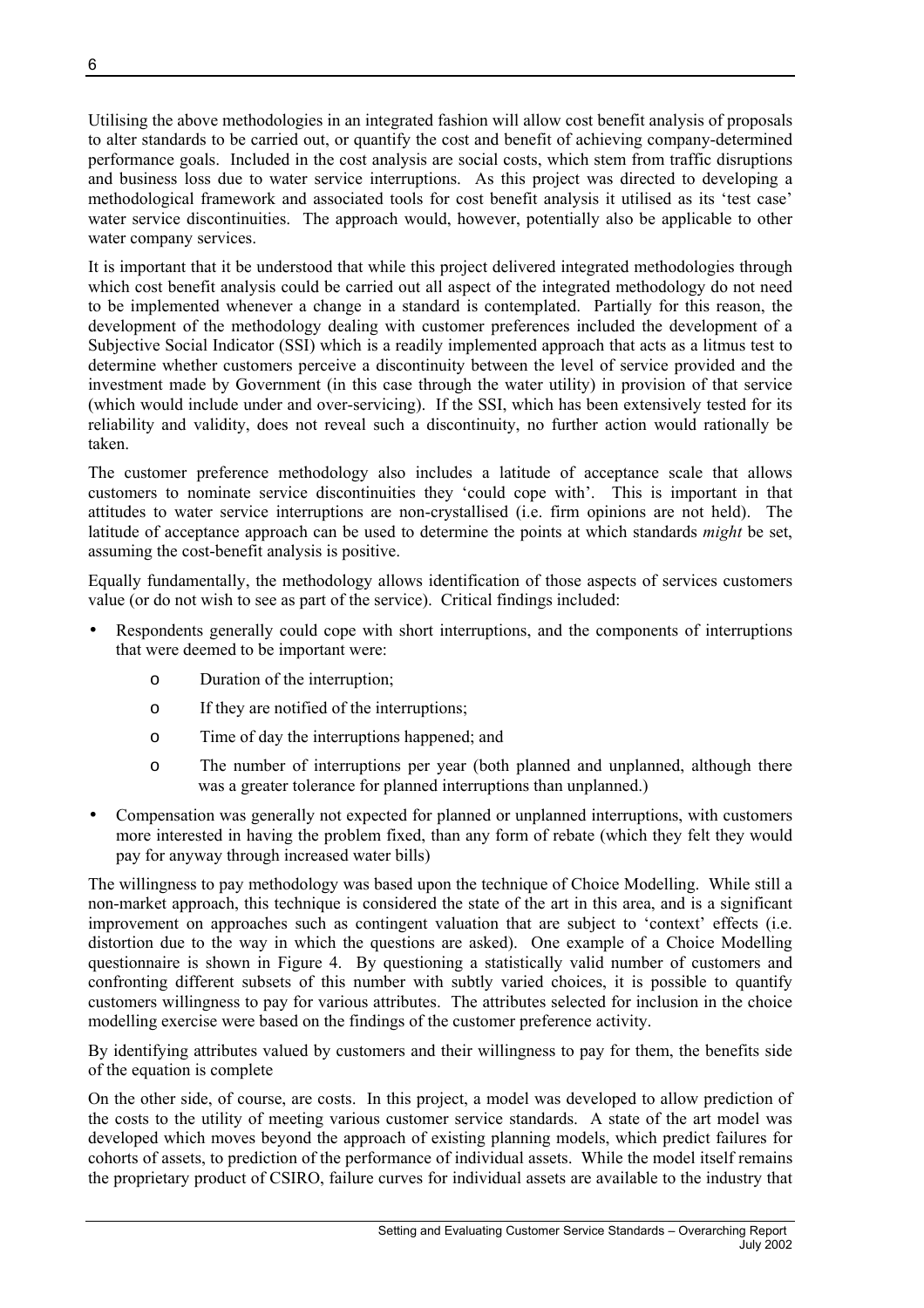can be calibrated for its particular circumstances and the experience of developing the model points the way for standardised data collection across the industry.

Also developed was an understanding of the social costs associated with water service provision. These included the cost of traffic disruption due to pipe failures, repairs or replacement, and the loss to business of water service interruptions. These costs can be significant depending on the circumstances and should not be ignored. Interestingly, social costs are high at both very tight standards and very liberal ones, as social costs are incurred when pipes are frequently replaced to achieve the higher standard and frequently fail under looser regimes. (See [Figure 8](#page-26-0) for further information).

The integrated methodology developed in this project represents a significant body of work, which is world leading. There is the potential to apply it throughout the Australian water industry and to promote it to the industry and its regulators overseas.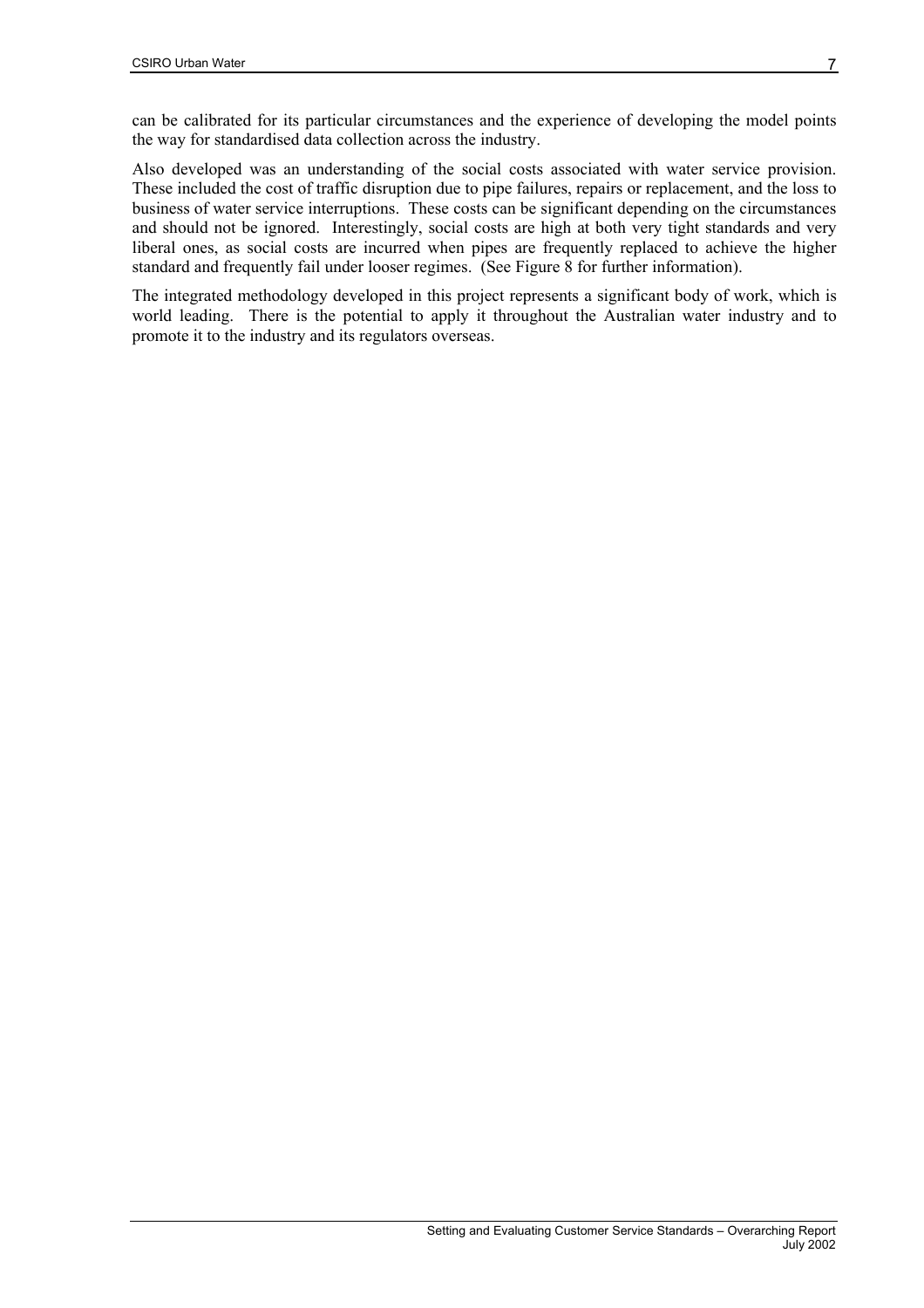# <span id="page-7-0"></span>**TABLE OF CONTENTS**

| 1.0            |                                                                             |  |
|----------------|-----------------------------------------------------------------------------|--|
| 1.1            | THE PROBLEM OF AGING ASSETS AND THE DEVELOPMENT OF RISK-BASED APPROACHES 10 |  |
| 1.2            |                                                                             |  |
| 1.3            |                                                                             |  |
| 1.4            |                                                                             |  |
| $\overline{2}$ |                                                                             |  |
| 2.1            |                                                                             |  |
| 22             |                                                                             |  |
| 2.3            |                                                                             |  |
| 2.4            |                                                                             |  |
| 3              |                                                                             |  |
| 4              | <b>EVALUATING BENEFITS - WILLINGNESS TO PAY OR WILLINGNESS TO ACCEPT</b>    |  |
| 5              |                                                                             |  |
| 5.1            |                                                                             |  |
| 5.2            |                                                                             |  |
| 6              |                                                                             |  |
| 61             |                                                                             |  |
| 6.2            |                                                                             |  |
| 6.3            |                                                                             |  |
| 7              |                                                                             |  |
|                |                                                                             |  |
| 7.1            |                                                                             |  |
| 8              |                                                                             |  |
|                |                                                                             |  |
|                |                                                                             |  |
|                |                                                                             |  |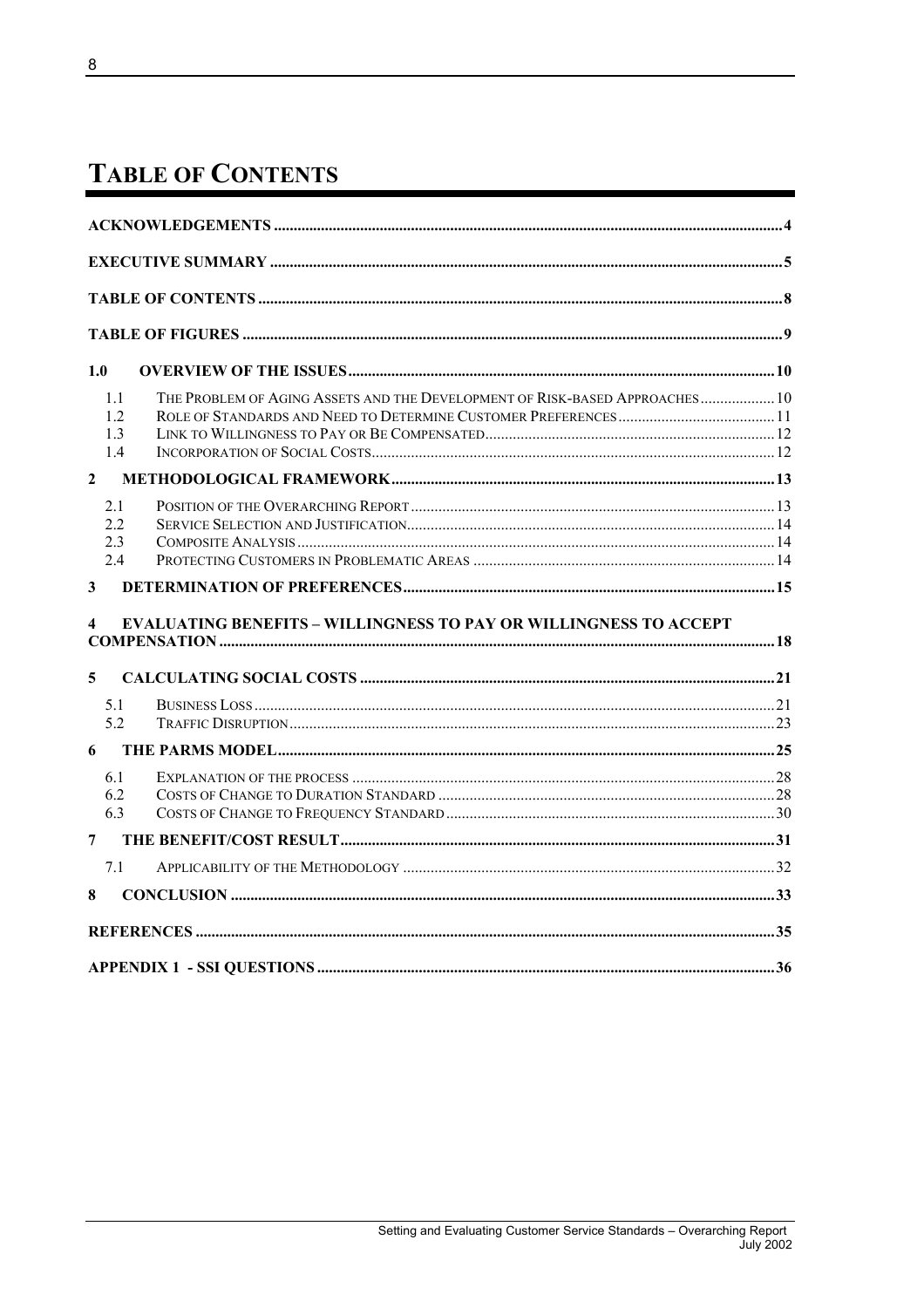# <span id="page-8-0"></span>**TABLE OF FIGURES**

| Figure 1 - Expenditure over time: Set Age Replacement vs. Strategically Managed 11    |     |
|---------------------------------------------------------------------------------------|-----|
|                                                                                       |     |
|                                                                                       |     |
|                                                                                       | .20 |
|                                                                                       | .21 |
|                                                                                       |     |
|                                                                                       | .23 |
|                                                                                       | .27 |
|                                                                                       | .28 |
|                                                                                       | .29 |
|                                                                                       | .29 |
|                                                                                       | .29 |
|                                                                                       | .30 |
| Figure 14 - Cost/Benefit Analysis - Duration Of Interruptions (6 hours to 4 hours) 31 |     |
|                                                                                       |     |
|                                                                                       |     |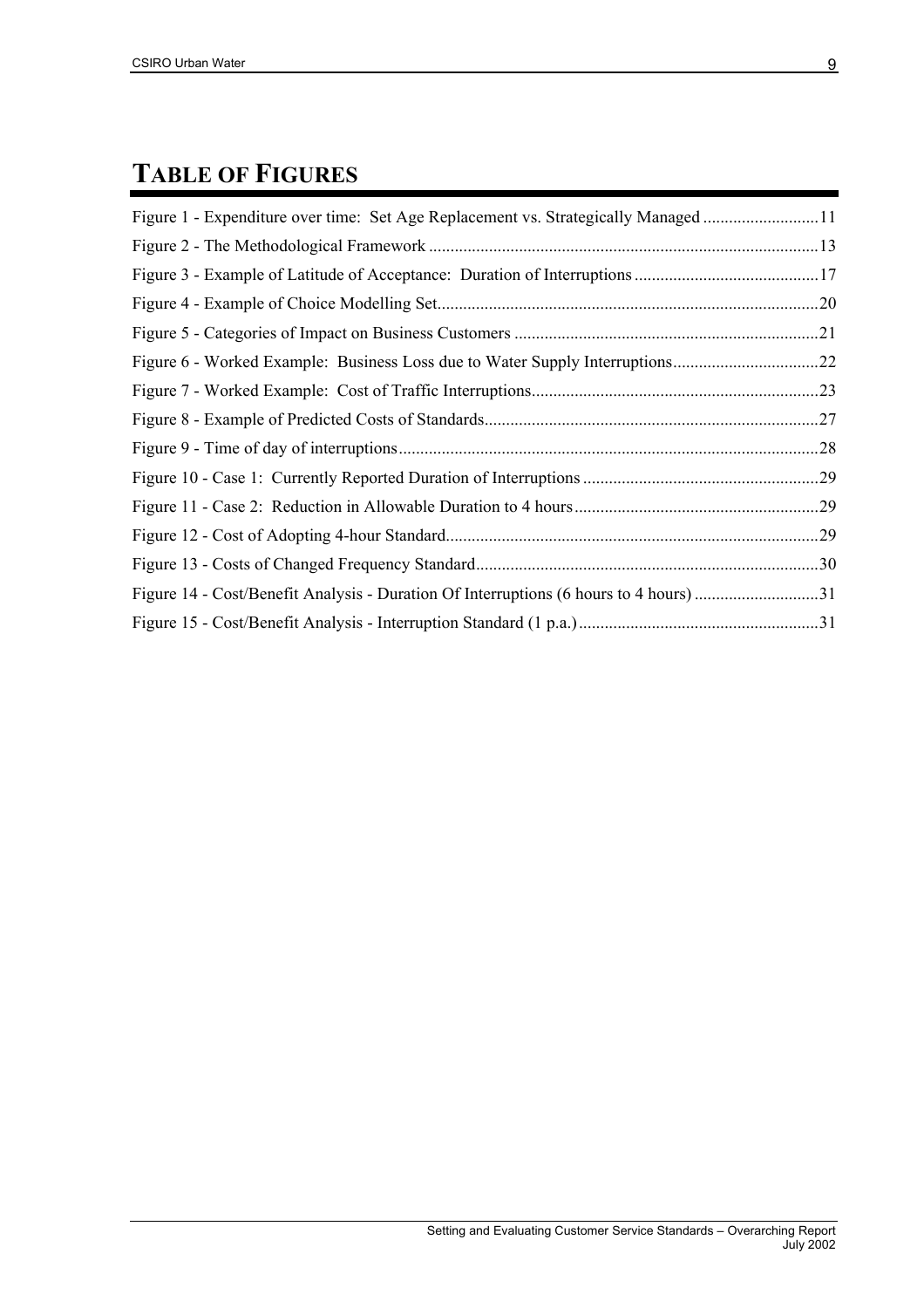## <span id="page-9-0"></span>**1.0 OVERVIEW OF THE ISSUES**

The following sections set out in detail the forces that are driving water companies to seek ways to manage their expenditure on pipeline assets. Put as simply as possible the following statements define the problem:

- Asset management costs tend to rise in response to more stringent regulation and as assets age
- Risk based asset management strategies have been adopted to mitigate rising costs, but further development of these techniques is warranted
- Standards need to reflect customer demands
- The benefits customers gain from changes in standards should be greater than the costs of achieving them

Social costs of interruptions need to be considered within the equation

The potential impact of changed standards on costs is self-evident. Where efficiency gains have already been driven from an industry – as the water industry claims – total outlays must increase if improved performance is required. A system operating 24 hours a day will occasionally suffer interruptions. Generally speaking, the likelihood of unexpected interruptions can be reduced if pipelines and related assets are replaced more frequently. Our modelling, however, shows that replacement of these component parts is often more expensive than repair. As replacement strategies begin to dominate over repair, costs increase along an exponential curve. Depending where one is on the curve, the impact of moving to a more stringent standard can be significant.

### *1.1 The Problem of Aging Assets and the Development of Risk-based Approaches*

Water pipeline assets age at different rates, due to the different materials used, the conditions in which they are laid, the pressures they operate under and other factors. Nevertheless, there is a large cohort of assets now reaching 'middle age'. This is due to the rapid expansion of water and sewerage services after World War II to the mid-1970s. Assets created in that period are now between 27 and 57 years old. Consequently, water authorities around the world have predicted a bulge in expenditure in coming years, as illustrated in [Figure 1,](#page-10-1) below.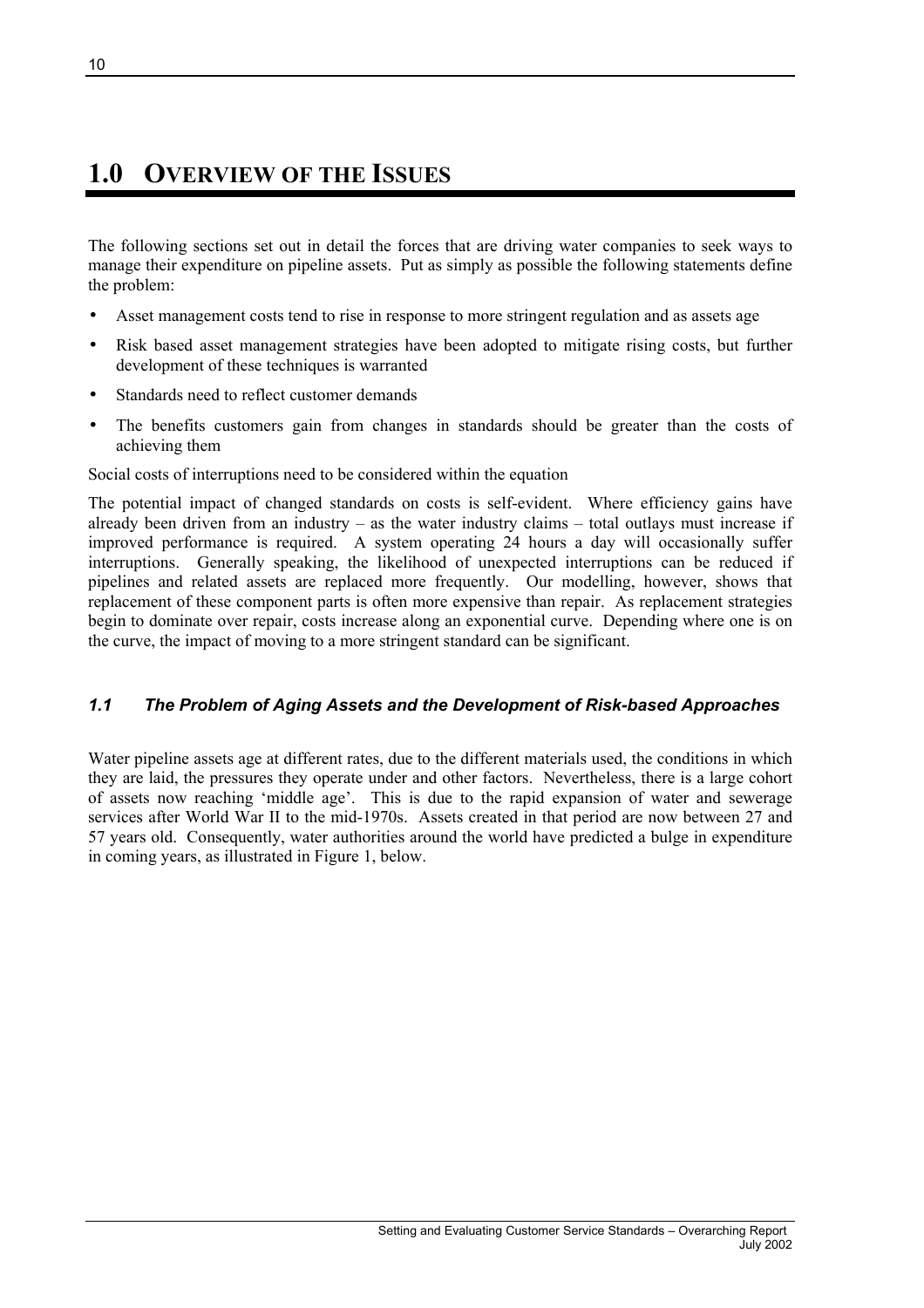

<span id="page-10-1"></span><span id="page-10-0"></span>**Figure 1 - Expenditure over time: Set Age Replacement vs. Strategically Managed** 

As indicated, pipes age at different rates and the consequence of their failure is not equally significant in all locations. Thus, the industry has adopted risk management strategies reflecting the likelihood and consequence of failure, and incorporating new techniques of condition monitoring. These techniques allow some prioritisation of asset renewal and replacement, which flattens the predicted expenditure curve, as shown in the pink line in [Figure 1.](#page-10-1)

Understanding of the performance of pipes is, however, largely based on historical evidence. For some materials, such as PVC, there is a paucity of such evidence, and the capacity for operators to predict performance is limited. Further, the effects on individual assets of operating conditions (pressure, aggressiveness of soils etc) are not well developed, increasing the uncertainty and the likelihood of failure of critical assets. Reduction of this uncertainty would improve predictive ability of operators such that risk strategies become more robust. There is consequently a need for further development of risk-based models and techniques. These techniques should seek to provide estimates of costs based on the optimal mix of asset management strategies such as replacement, maintenance and policy options.

#### *1.2 Role of Standards and Need to Determine Customer Preferences*

Any asset management strategy must be directed to some type of goal. Higher standards will accelerate replacement of assets, and lower standards will defer them. In Australia regulators set goals for performance of assets as an aspect of preventing the abuse of monopoly power. Often mandatory standards are included in Operating Licences or similar instruments specifying performance. Thus, for example, Melbourne retail water companies are regulated on the number of interruptions. Other jurisdictions may regulate duration of interruptions or cumulative duration of interruptions. Asset management strategies are directed toward achieving these goals at the lowest possible cost through use of techniques such as clamping, replacement, pressure management and reduction in 'shut-off block size' (i.e. reduction in the number of properties between valves).

The derivation of these standards is, however, often historically based. That is, upon the introduction of regulation the standards adopted were those particular water companies were attempting to achieve to meet their perception of what constituted quality service. These were based on the water authorities' knowledge of the level and type of complaints it received from customers at the time. In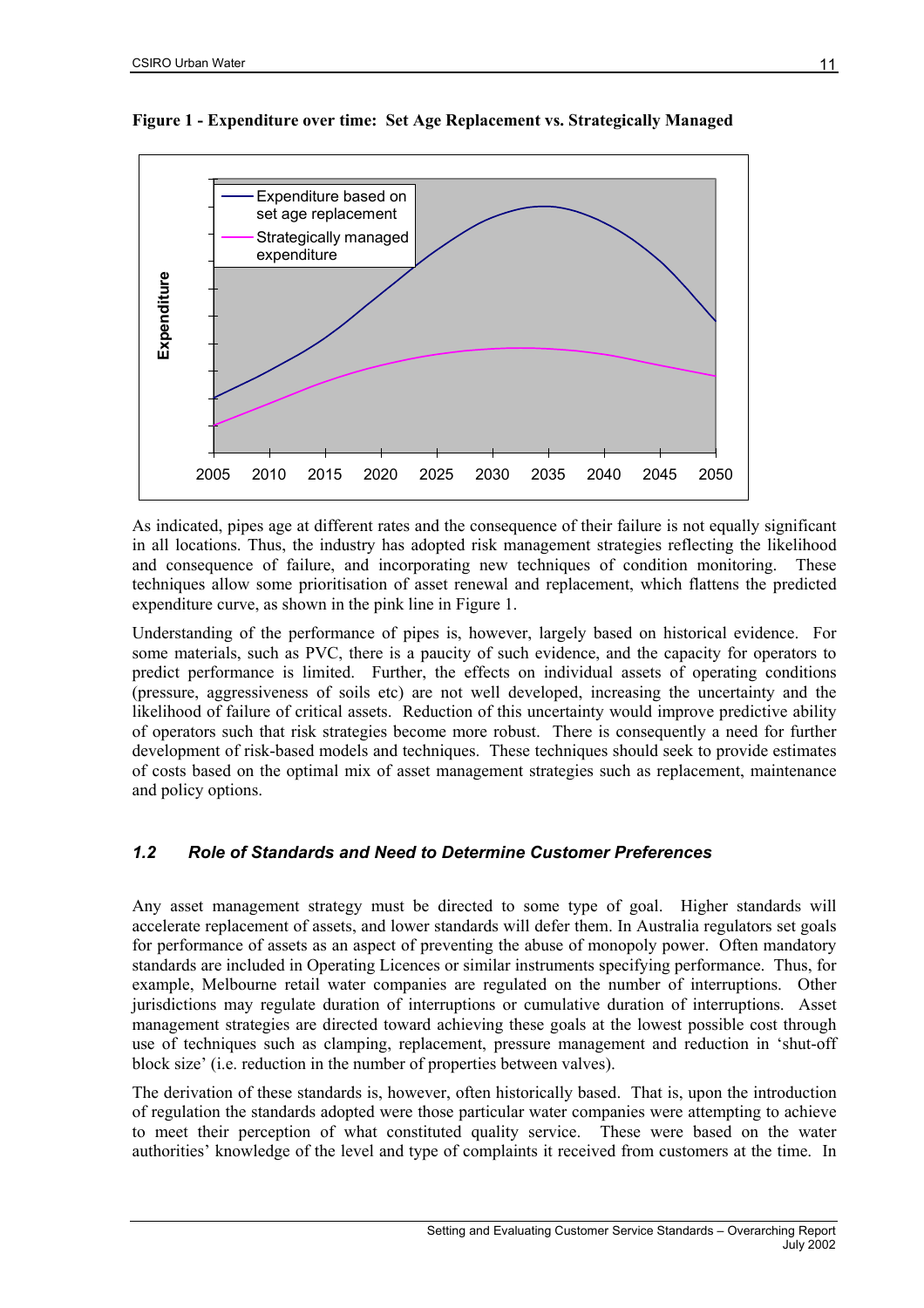<span id="page-11-0"></span>any case, standards are inconsistent even within the same jurisdiction and may not accurately reflect current customer requirements.

Thus, a robust methodology for determining customer preferences is important if the industry is to meet the expectations of those to whom it provides a service. That such a methodology has not been fully developed reflects the fact that analysis of customer preferences is difficult and appropriate tools have not, to date, been available.

### *1.3 Link to Willingness to Pay or Be Compensated*

Identification of customer preferences does not quantify the value received from those preferences were they to be met. Consequently, it is important that they be quantified though identification of a customer's willingness to pay for their achievement. That is, a choice of one or more options might be easily made if the context of the cost consequences of these choices is not also provided. A customer may readily nominate a high standard without understanding cost impacts.

As a result, various techniques have been developed which attempt to elicit customers' willingness to pay for higher standards or willingness to accept compensation if standards are lowered. To date, however, these techniques have been subject to significant and valid criticism. The challenge within this project was to overcome – to as great an extent as possible – the short-comings of these techniques to develop a robust method of determining customer's willingness to pay for current or improved standards, or willingness to accept compensation for lower standards. The state of the art mechanism for assessing willingness to pay or accept is a technique known as choice modelling.

### *1.4 Incorporation of Social Costs*

When an interruption to service occurs, and repairs need to be effected, a range of costs is incurred by third parties that are not usually included in calculations of the cost of the repair. That is, repair costs are usually taken to include only the cost of materials and labour. However the financial impact of the interruption on certain groups may be significant; loss of a restaurant's business or traffic delays caused by excavation are examples. As long as these costs are not included, the cost of an interruption is understated and cost-benefit analyses carried out on a changed standard will be flawed. This project sought to identify and quantify these unaccounted for costs.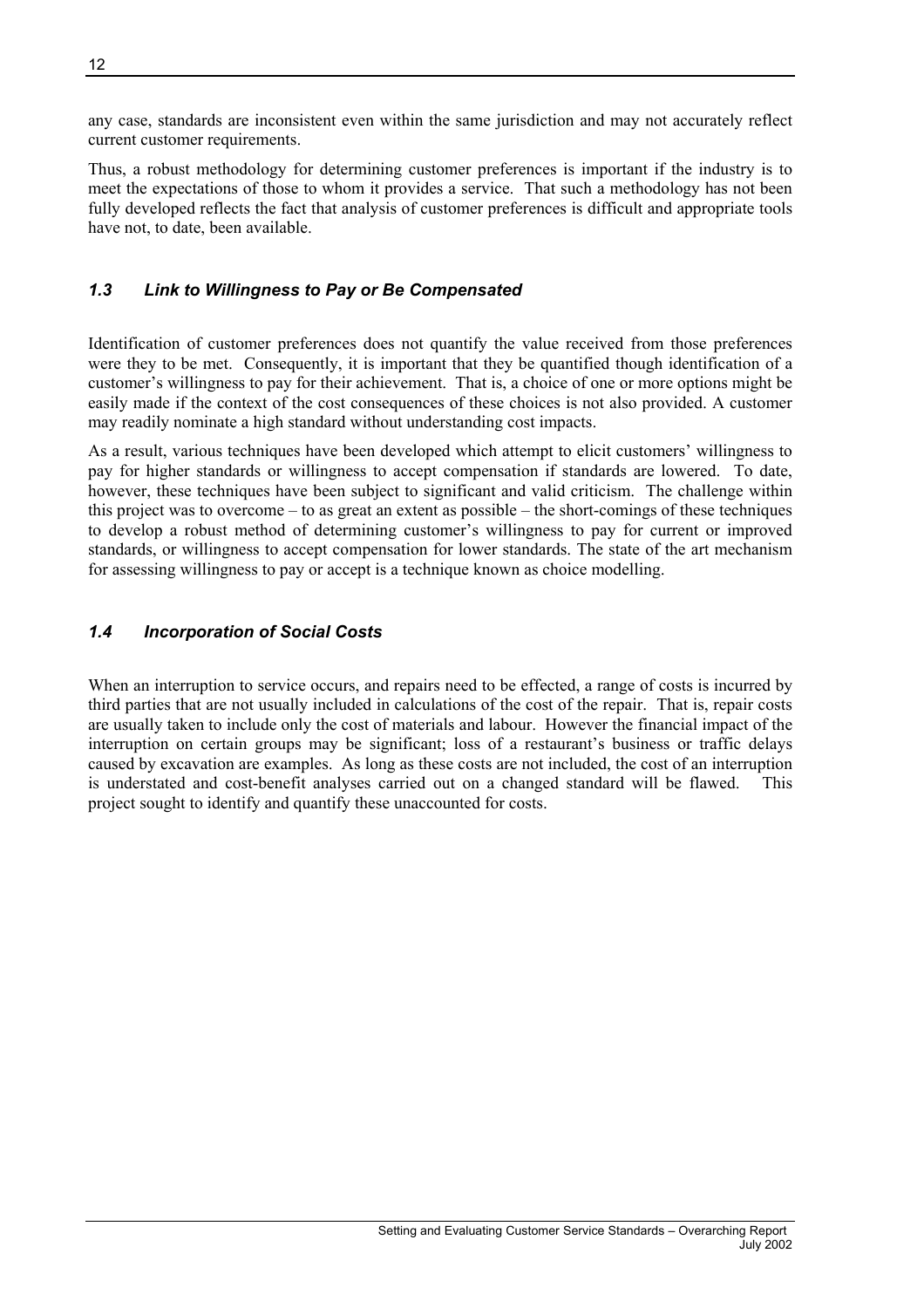## <span id="page-12-0"></span>**2 METHODOLOGICAL FRAMEWORK**

The intent of this project is simple: to develop a methodology to identify customer preferences; their willingness to pay to achieve these preferences (or willingness to accept compensation where a reduced standard is contemplated) and the cost of achieving their preferences (on a whole of life cost basis, taking into account social costs). This methodology allows robust cost benefit analysis to be carried out, as illustrated in [Figure 2.](#page-12-1)

#### <span id="page-12-1"></span>**Figure 2 - The Methodological Framework**



### *2.1 Position of the Overarching Report*

The Project's methodology can be broken down into three separate components: Identification of Preferences; Valuation of Preferences and Costing of service provision and third party impacts. This Overarching Report demonstrates the way these components are linked and can be used by water companies and regulators to set standards within a cost benefit framework. The detail of each component is contained in separate technical reports, as follows:

- The Development of a Methodology for Assessing Customer Preferences for Levels of Service Continuity of Supply (ARCWIS, 2001)
- Valuing Water Supply Interruption Preferences: The Development of a Methodology (Hatton MacDonald, D. and Young, M., et al. 2002)
- The Cost of Customer Preference: The Development of a Pipeline Asset Risk Management System – PARMS (Burn, L.S. et al. 2002)

The Overarching Report is not an attempt to summarise the underlying technical reports. Rather, its purpose is to outline the basic methodological steps included in our approach and the application of those steps such that efficacy of the methodology is demonstrated. In providing such a description, it is important to keep in mind that the project was undertaken using sample sets of consumers in two major metro areas (Adelaide and Melbourne) with some additional work on the preferences of neighbourhood shop owners in Perth. Therefore, while this report shows the way in which the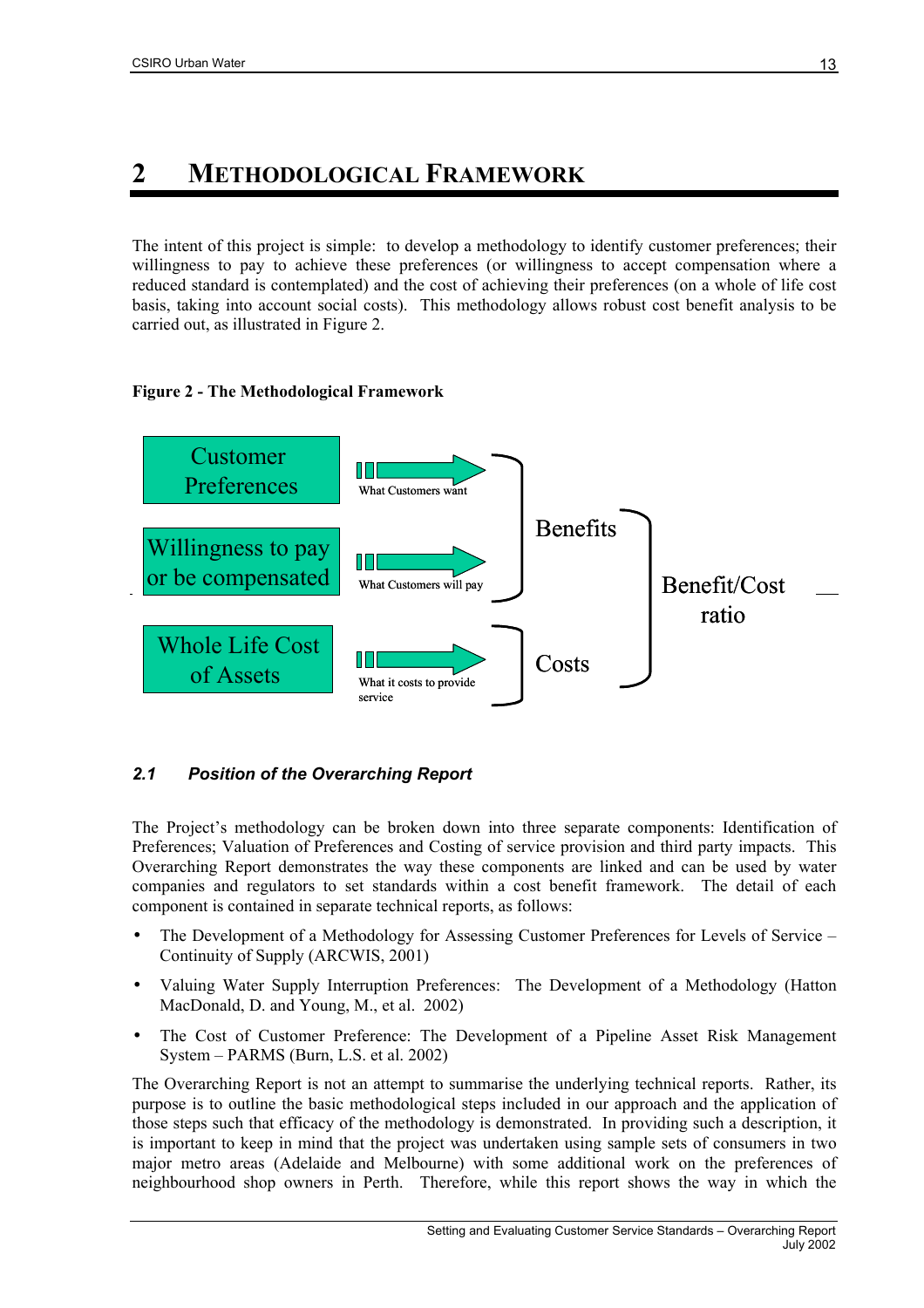<span id="page-13-0"></span>methodology would be used, using actual results, the data sources are geographically disparate and the results not necessarily applicable to any one site. Tremendous care is necessary when transferring anything other than the methodology to any location, including cities where part of the work was undertaken. All integrated analysis is for a hypothetical location.

### *2.2 Service Selection and Justification*

The methodological framework developed through this project is applicable to all services provided by the water industry. In developing our methodology, however, we selected water service continuity as our 'test case' on the recommendation of the Water Services Association of Australia. Water service continuity is often regulated by various agencies through Operating Licences and achievement of increased standards represents a 'big ticket item' for the industry. *(Note: In early focus groups convened during this project customers expressed a preference for the term 'interruptions' to describe breaks in continuity of water service. This term is used in the rest of this report).* 

### *2.3 Composite Analysis*

This report contains examples of cost-benefit analyses that might be carried out using the methodology described here. We stress, however, that while the cost benefit analyses use actual data derived from our analysis, not all data was gathered from the same location. Consequently, the results of the analysis cannot be said to represent conditions or standards that should be set at any particular site. For example, we assume a customer base of 500,000 connections, which is broadly analogous to Adelaide. However, the cost side of the analysis was based on analyses of data on asset costs supplied by another water utility. This 'composite' situation is, therefore, not fictitious, as all data is real, but the cost-benefit analysis is a composite of data from different locations, compiled for the purpose of demonstrating the efficacy of the methodology.

### *2.4 Protecting Customers in Problematic Areas*

Readers should be cognisant of the difference between average system performance (the level of service most customers would receive) and regulatory standards (generally referred to as 'safety net standards'). Safety net standards are designed to protect a small percentage of consumers who experience service significantly poorer than the bulk of the population. Examples include a maximum number of interruptions that can affect an individual property each year, or the cumulative duration of interruptions allowed in this period.)

In determining a methodology for the setting of a system performance standard, the same principles apply whether consideration is being given to varying average performance or to the safety net standards. Both cases involve a clear and robust consideration of customer preferences and the benefits and costs of any change.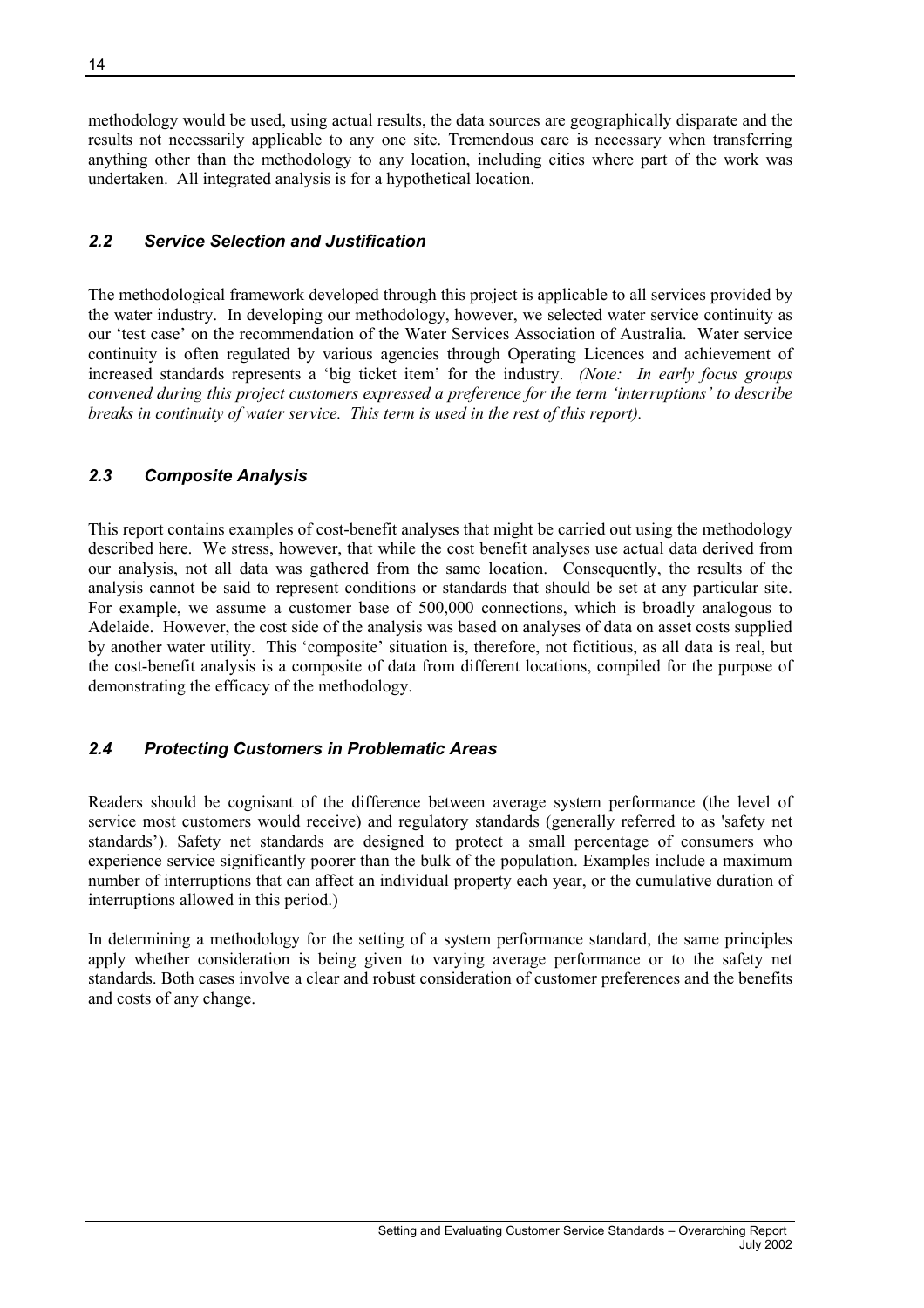### <span id="page-14-0"></span>**3 DETERMINATION OF PREFERENCES**

We have strongly emphasised the importance of working out what the customer wants from a water service as the basis for carrying out cost benefit analysis. Water companies, regulators and customers all have views as to what constitutes a quality service, but it is customers' opinions that must carry the most weight. A methodology is required, therefore, that enables the industry and regulators to have confidence in the views expressed by customers and that enables customers to express their preferences across the full range of attributes (that is, not just, say, frequency or duration of interruptions, or but the need for rebates or notification of interruptions and so on).

Most important in determining preferences is to work out what issues 'are on the customers' radar'. That is, what issues are of concern to them? Standards should only be changed when it is evident that there is customer dissatisfaction with the existing circumstances.

In order to determine satisfaction with a service attribute simply, but in a robust manner, a Subjective Social Indicator (SSI) was developed, based on the work of Shinn and Gregg (1984) in the United States. Unlike other methods, the work of Shinn and Gregg focused on perceptions of the current service level and government responsibility to provide the service, in order to estimate the needs of government to provide more or less of that service. In this way, the focus is shifted from the traditional approach on consumption needs of the public to the production needs of government (or in this case water utility). Our focus group work associated with the determination of customer preferences showed that the provision of water services is seen as a public good. Note, at this level of analysis the customer is expressing the need for additional investment, without making the connection that this investment may lead to higher prices.

The intent of the Subjective Social Indicator (SSI) is to determine whether there is a gap between Achieved levels of Service Provision (ASP) and the Goal of Service Provision (GSP). The ASP dimension was measured by asking the respondents to rate from 1 to 10 how satisfied they are with the ways the water utility handles water pressure, quality, restrictions and interruption issues as well as their preference for greater spending on those issues. The scores from both questions above were summed and then standardised by multiplying the total scores by five so that their scores could vary from 0 to 100. These scores become an index for the ASP dimension.

Two separate questions were asked to measure the GSP. Again using a 10 point scale the respondents were required to rate the importance of the ways the four water service issues are handled in regard to their present lifestyle, and the responsibility of the water utility to provide a good level of service for handling those four water service issues. The scores were again summed and standardised as above, and the standardised scores were used to represent the GSP dimensional index.

The final Need for Service Provision score (which represents the gap between the GSP and ASP) would thus vary from a low of  $-100$  to a high of  $+100$ . A negative score indicates an over-provision of service, while a positive indicates a need for improvement in the service. The quality of the service for water interruptions was found to be 'about right' using this scale.

The sample set analysed to develop and test the methodology was drawn equally from groups who had, and had not experienced water service interruptions, to ensure that people were not just responding to their personal experience, or not responding because such conditions were beyond their experience. In the end, there was no statistically significant difference in the responses from the two groups.

Some comment is required here as to why customers were asked about interruptions alongside three other unrelated water service attributes. The answer lies in our need to test for a context or 'embedding' effect. An embedding effect can be said to exist when customers over-state their preferences due to the context in which the questions are asked. We were aware of the risk of such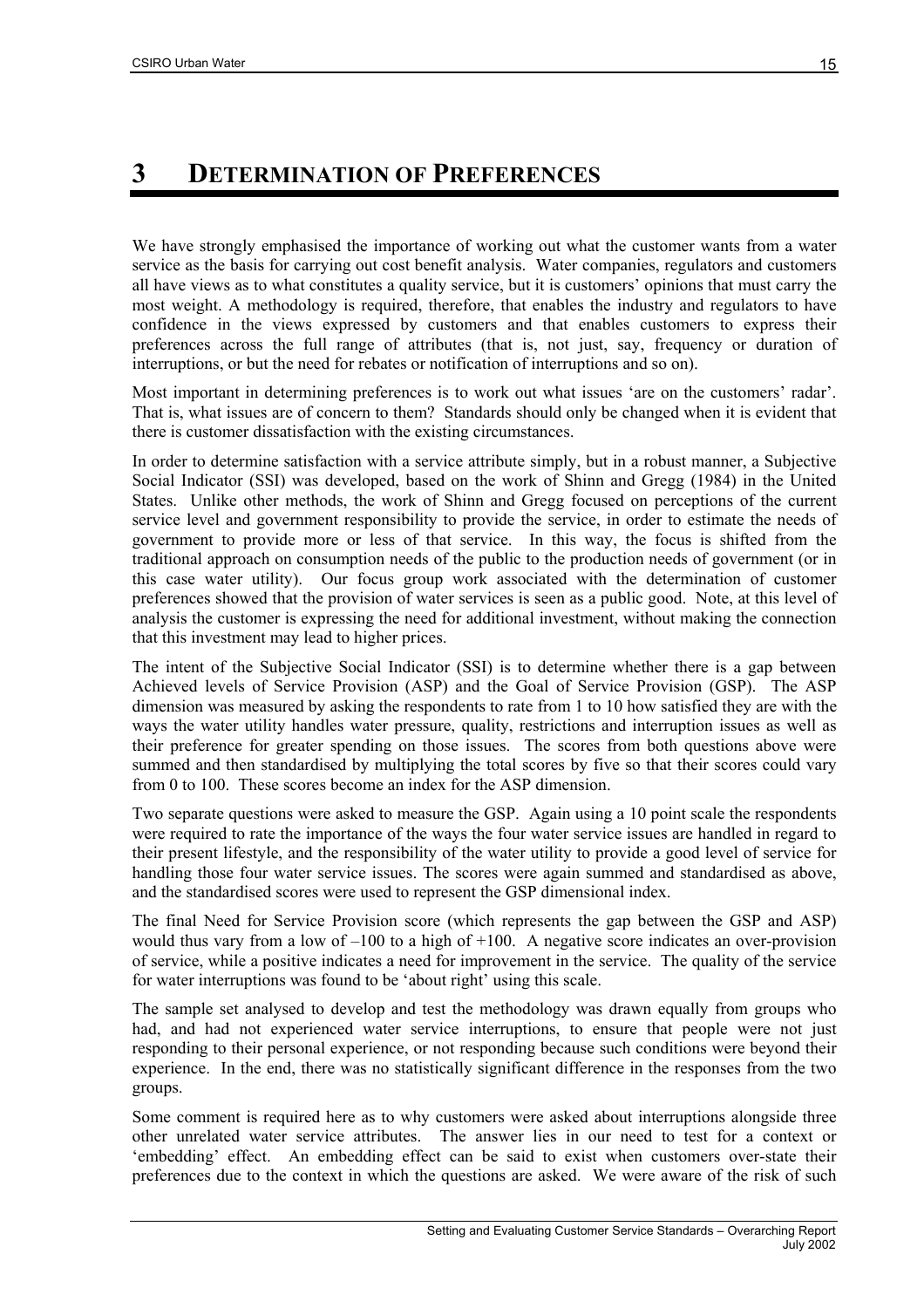effects existing, because they were evident in the results of questions related to valuation of the four water service attributes. These questions were included in the questionnaires specifically to see if embedding effects were evident. The SSI – which provides evidence of concern about an attribute relative to other attributes – needed to be free of such effects if the methodology was to be considered reliable and indeed, the methodology proved to be free of embedding effects indicating that the same result would be obtained whether interruptions were considered alongside other attributes or on their own. (A full description of the tests conducted for reliability and validity are included in Section 12 of ARCWIS, 2002. The four SSI questions are reproduced in isolation in Appendix 1 to this report).

We therefore propose the SSI as a key methodological advance that will enable customer preferences to be identified. However, we would not recommend that it be used completely in isolation. In our surveys, the four SSI questions were included in a range of questions relevant to the particular attribute we were investigating (interruptions). This allowed us to identify preferences related to attributes of interruptions (duration, frequency, etc), but equally importantly, it encouraged customers to come to an understanding of issues relevant to water service provision prior to them encountering the SSI questions. This is important, particularly if there is not a high awareness of issues under consideration (as was the case in our surveys).

Our results showed that customers considered standards for water service interruptions were about right. Were the integrated methodology actually being implemented, investigations would stop at this point and no subsequent attempt would be made to quantify willingness to pay for or cost alternative standards<sup>1</sup>. However, for the purposes of this exercise we assumed that customers are, in fact, dissatisfied with current service levels.

We consequently examined through various survey questions and focus groups the attributes of interruptions customers were most concerned about. The questionnaire included both the SSI questions contained in Appendix 1, and various other questions concerned with the attributes of water service. (The entire questionnaire appears in Appendix 6 of ARCWIS 2001). The detail of the results is reported in the technical report. For the purposes of this report, however, the following can be stated:

- Attitudes were generally non-crystallised, meaning that strong attitudes were not held
- Respondents generally could cope with short interruptions, and the components of interruptions that were deemed to be important were:
	- o Duration of the interruption;
	- o If they are notified of the interruptions;
	- o Time of day the interruptions happened; and
	- o The number of interruptions per year (both planned and unplanned, although there was a greater tolerance for planned interruptions than unplanned.)
- Compensation was generally not expected for planned or unplanned interruptions, with customers more interested in having the problem fixed, than any form of rebate (which they felt they would pay for anyway through increased water bills)

For the purposes of explanation in this report, we will provide an example of the quantified benefits and costs of a change in service standard to reduce the duration of interruptions from 6 hours to 4 hours and the allowable frequency of unplanned interruptions from 2 p.a. to 1 p.a..

l

<span id="page-15-0"></span><sup>&</sup>lt;sup>1</sup> Note that this finding does not negate the importance of researching willingness to pay for changed standards or a changed mix of attributes. There were sufficiently strongly held views about aspects of service provision that warranted further investigation in order to develop and test the effectiveness of the method. The suggestion that investigations might have stopped at this point applies only to water companies who would clearly make the decision not to proceed on the basis that further investment into willingness to pay or accept compensation is not warranted given the relatively low level of concern by customers.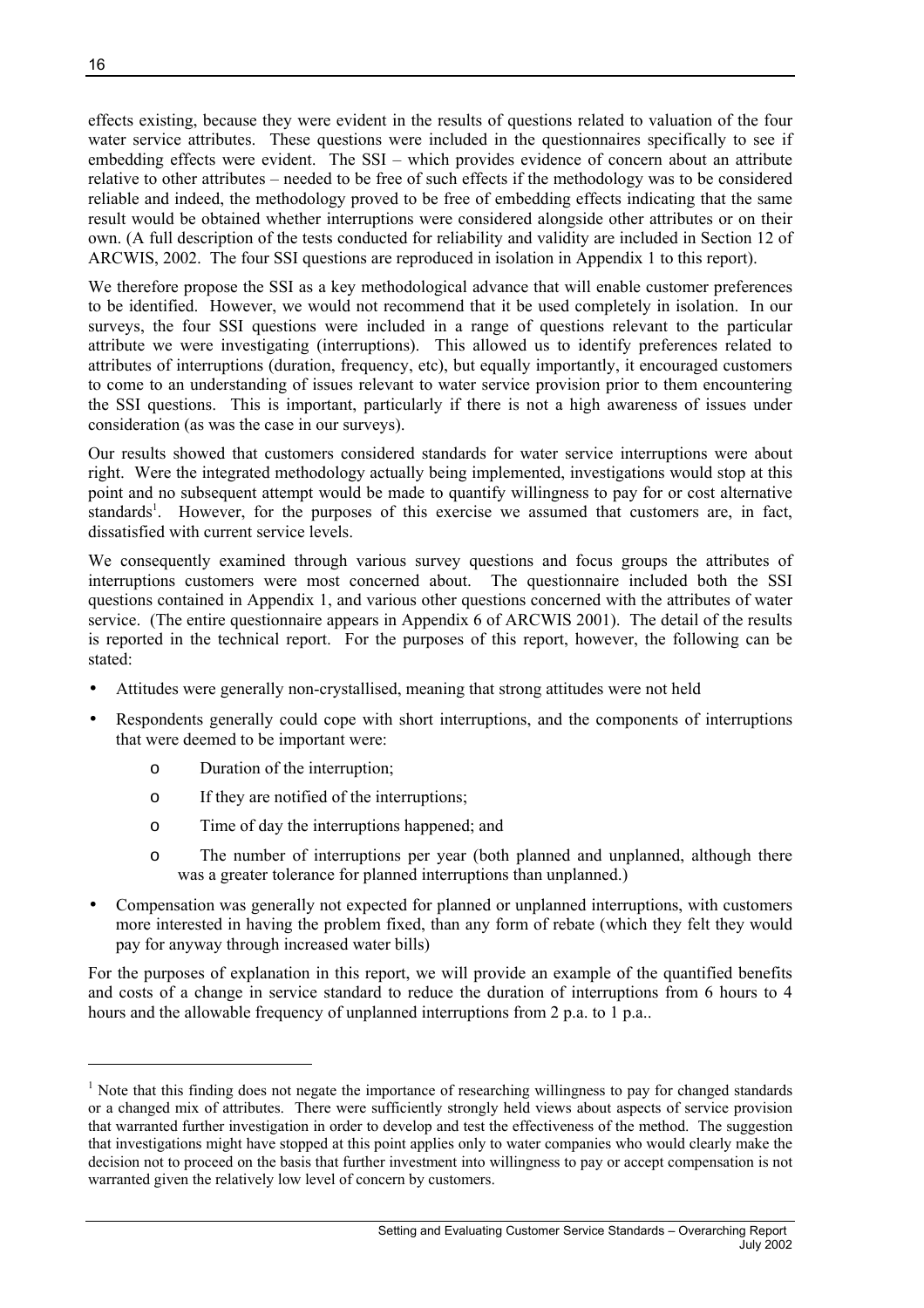<span id="page-16-0"></span>While our choice of demonstration standards is essentially arbitrary it is worthwhile commenting on the means through which actual standard changes might be determined. Given the non-crystallised nature of the attitudes a process that measured the *latitude of acceptance* scale of the various components of the services was used. This also ensured that valid attitudes and not non-attitudes were measured. The latitude of acceptance approach allowed people to have a 'grey area' when indicating preferences. For example, when deciding their preferences for the number of unplanned interruptions in a year, people could state their absolute choices of acceptability and unacceptability. However, the method also provided for uncertainty in that people could offer numbers that they 'could cope with'.

[Figure 3,](#page-16-1) below, illustrates the latitude of acceptance for duration of interruptions



<span id="page-16-1"></span>**Figure 3 - Example of Latitude of Acceptance: Duration of Interruptions** 

From this result we can see, for example, that as the duration of interruptions increases, the level of dissatisfaction increases. At a duration of 7 hours or greater, the majority of customers are dissatisfied.<sup>2</sup>. One can also see, however, that at a duration of 5 hours the majority of respondents (56%) would not be dissatisfied. A decision to adopt such a standard might be sensible, assuming the perceived benefits of such a tightening outweighed the costs of achieving it.

<span id="page-16-2"></span> $2$  Note that this example makes no distinction between duration of planned and unplanned interruptions. Survey 2, however, asked respondents to differentiate between duration of planned and unplanned interruptions if it made a difference.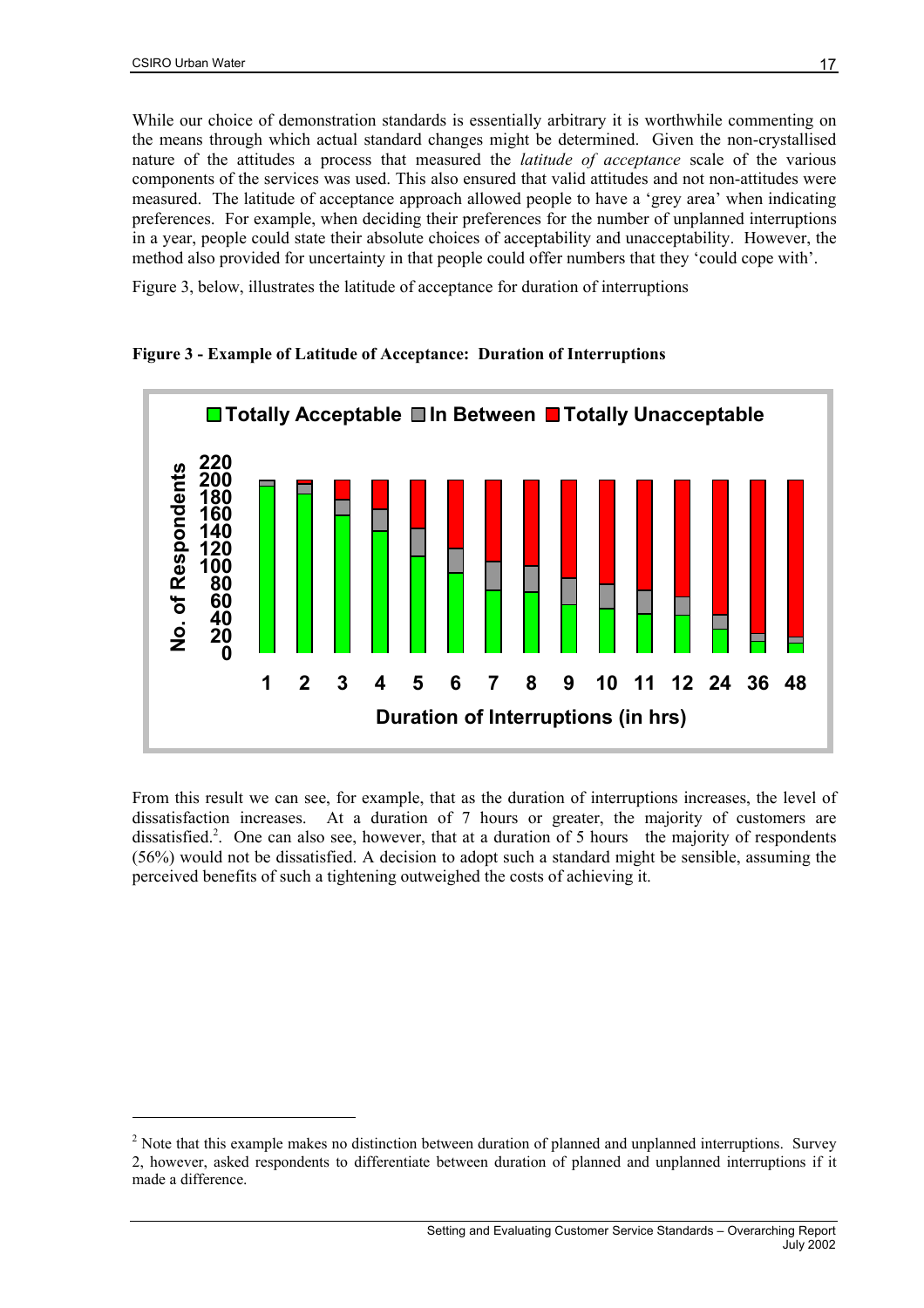# <span id="page-17-0"></span>**4 EVALUATING BENEFITS – WILLINGNESS TO PAY OR WILLINGNESS TO ACCEPT COMPENSATION**

Key attributes that matter to the customers are the duration and frequency of unplanned interruptions. If the SSI had revealed that the issue of interruptions had warranted further investment, one of the things we would need to investigate would be customers' willingness to pay. This is the benefits side of the cost/benefit framework. There is a number of methodologies for determining consumers' - for instance, contingent valuation – for determining willingness to pay for a level of service. Many of these have evident flaws and, in the absence of a market, these flaws cannot be fully overcome. However, the technique of Choice Modelling has been chosen as the preferred methodology for this study as it significantly reduces these deficiencies<sup>3</sup>.

Essentially, this Component sought a methodology to provide information enabling regulators and WSAA members to explore the question of whether or not a different configuration of attributes would improve customer satisfaction.

Choice modelling uses a survey approach where the respondent is asked to choose A, B or C where each option is a package of good attributes and/or customer service attributes. In choosing among A, B or C, the respondent is being asked to trade-off these attributes. A choice modelling questionnaire was subsequently developed through an iterative process of consultation with industry representatives, a focus group and extensive pre-testing of the instrument and was put to groups of customers in late 2001

The initial design suggested that over 614 usable responses would be required for validity. This meant that we should aim for 768 questionnaires with choice modelling questions stratified as follows:

- Half the respondents should be asked about standards they would expect if in the last 12 months they had experienced a water supply interruption "once before" and half what they would expect if a disruption had "never" happened;
- Half the questionnaires offered a willingness to pay choice set and half a willingness to accept compensation choice set
- A sub-sample of the willingness to pay choice set was given a payment scale that was half the scale developed with focus groups to test for the possibility of embedding<sup>[4](#page-17-2)</sup>.

The approach taken in the choice modelling survey has been to use a Willingness to Pay (WTP) measure to estimate customer valuations of increased standards and a Willingness to Accept Compensation (WTAC) to derive customer valuations of decreases in standards. Effectively, this approach allows for the possibility of what economists refer to as a 'kinked demand curve'. That is, if customers perceive that the status quo is a quasi-property right, they may seek greater compensation for reductions in standards than they will be willing to pay for a corresponding increase in standards.

[Figure 4,](#page-19-0) below, provides a sample of one of the choice modelling questionnaires. As can be seen, respondents are confronted with A, B and C choice sets, which differ in quite subtle ways. By asking customers to select one of these combinations customers are being asked to choose a range of attributes, not just make a single selection. If a sufficiently large number of respondents is questioned

l

<span id="page-17-1"></span><sup>&</sup>lt;sup>3</sup> A useful description of the choice modelling technique is provided in Bennett, J. and Blamey, R. (2001) *The Choice Modelling Approach to Environmental Factors* Edward Elgar

<span id="page-17-2"></span><sup>&</sup>lt;sup>4</sup> If a statistical difference is found to exist then embedding may be present.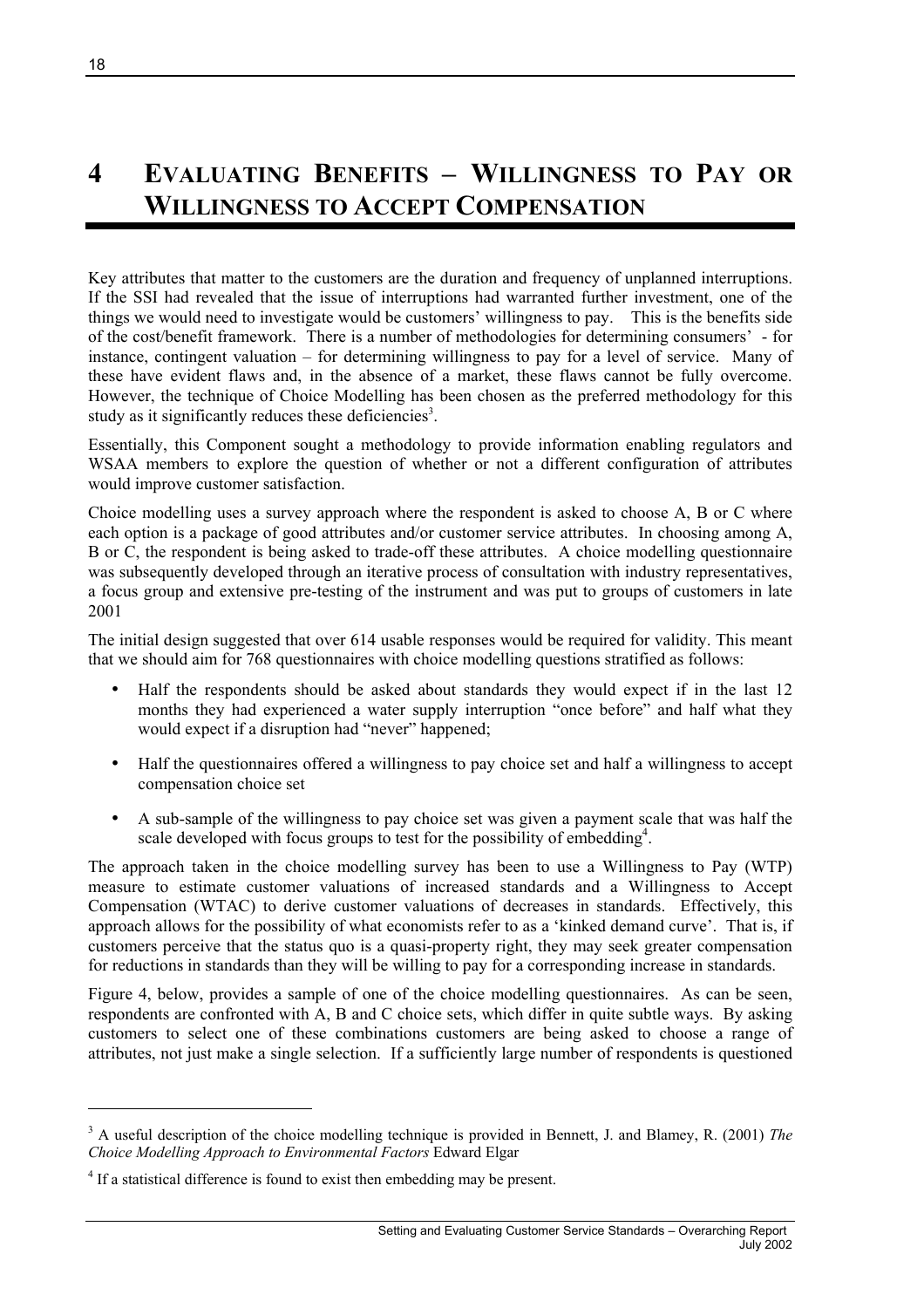$\overline{a}$ 

using a range of differing choice sets it is later possible to identify which of the attributes is of most value to customers and relate this to their willingness to pay (or accept compensation)

The methodology developed to elicit information on customer willingness to pay/accept compensation is sophisticated and robust. As indicated above, one would only investigate WTP in the event that customers had revealed a desire for further investment in this area following application of the SSI

For this report, we are determining willingness to pay for a reduction in duration of an interruption of 6 hours to 4 hours and for a reduction in frequency of interruptions from 2 p.a. to 1 p.a. The results of this analysis show the following:

- Those in the Adelaide sub-set (the only group included in the Choice Modelling questionnaires) were willing to pay \$2.35 per annum to achieve the desired improvement in the standard for duration from 6 to 4 hours. Assuming a site of 500,000 properties translates this into a total annual WTP of \$1,175,000 p.a. The Net Present Value of such a permanent increase in a water bill is \$19,583,333.
- Customers were willing to pay \$2.20 p.a. for an improvement in the frequency standard from 2 p.a. to 1 p.a. This is a total WTP of \$1,190,000 p.a. and a Net Present Value of \$18,333,333.

In order to test the methodology we needed to choose numbers that people believed or was meaningful to them. There are only a limited number of jurisdictions that specifies allowable numbers of interruptions. One of these is Victoria. It sets the limit for allowable interruptions at 5 p.a. However, only a minute proportion of customers (1.5%) experienced even 4 interruptions (WSAA*Facts* 2001). In a system operating around the standard of no more than 5 interruptions, some 35% of customers potentially experience one or two interruptions. Thus, the Choice modelling questionnaire asked about respondents' willingness to pay for a reduction from a standard of 2 interruptions p.a. to 1 p.a.

To test for the existence of an embedding (context) effect, 64 respondents who were given willingness to pay questionnaires, had the payment scale associated with their choice sets adjusted down to \$0, \$30 and \$60, as opposed to \$0, \$40 and \$80<sup>[5](#page-18-0)</sup> for the larger group in this subset  $(128$  respondents)<sup>6</sup>[.](#page-18-1) If the characteristics (income levels, age, etc) of the sample sets are similar it could be expected that different choices would be made as the payment scale changes. If the same choices are made, an embedding effect is present, as price is not influencing choices. While some oddities arose with the characteristics of the sample set who received the sub-survey, and the sample subset size was small, no embedding effect was observed.

<span id="page-18-0"></span> $<sup>5</sup>$  It was found in Component 1 that any amount less than \$30 was seen only as a 'donation' not a meaningful</sup> number

<span id="page-18-1"></span><sup>&</sup>lt;sup>6</sup> The total number of WTP Choice Sets distributed was 337 (including the 'Experienced' and Inexperienced' subsets). Each respondent faced 6 choice experiments allowing 2022 choices to be observed.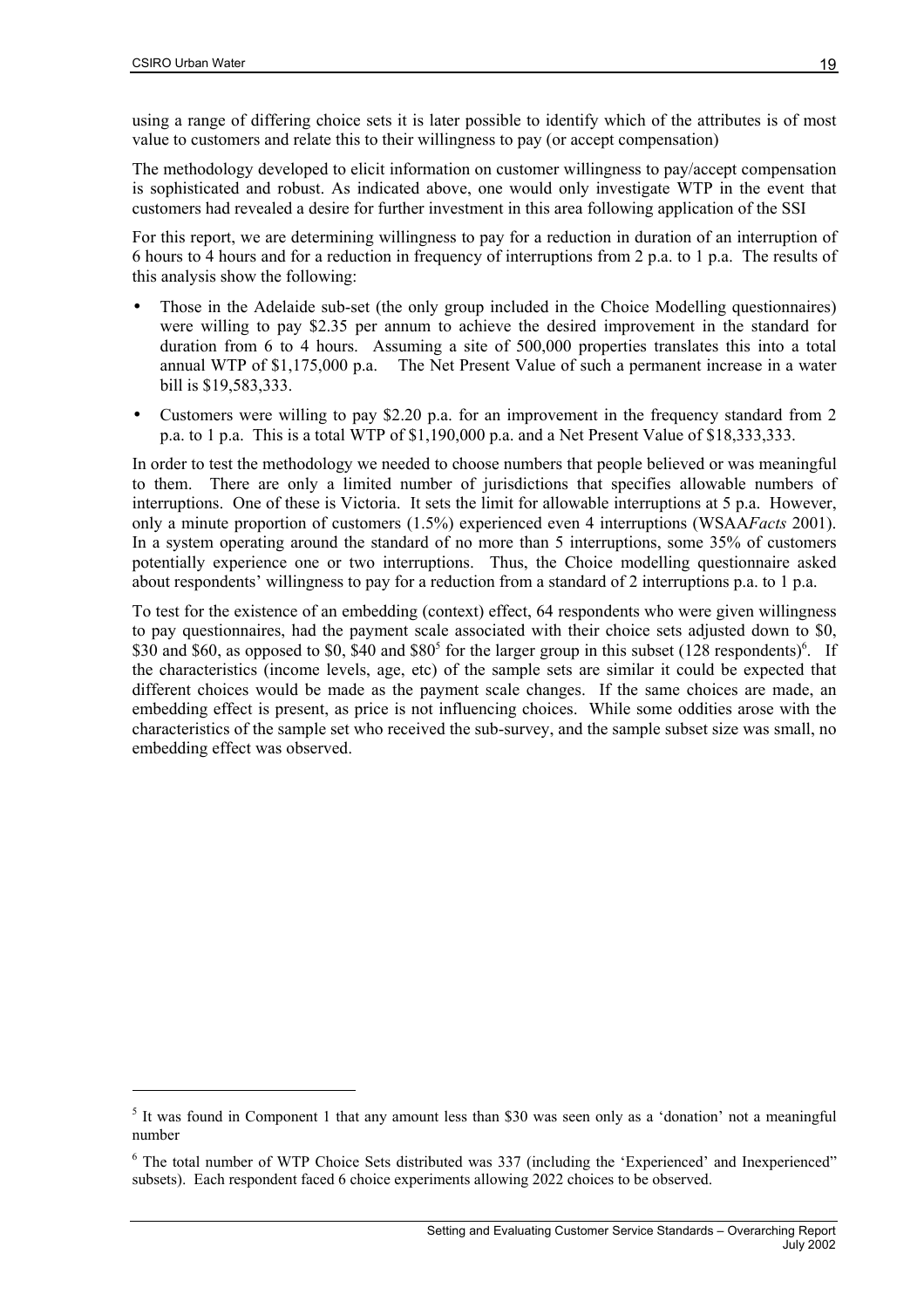### <span id="page-19-1"></span><span id="page-19-0"></span>**Figure 4 - Example of Choice Modelling Set**

*Imagine that the water pipes in your area have been breaking unexpectedly – possibly due to expansion of the clay soils after heavy rain. The water supply company is trying to fix the problem and tells you your water supply may be interrupted, without warning, over the next twelve months.* 

*Now, imagine it is a weekday, a water pipe breaks and your water has to be shut off immediately. The interruption occurs at 5:30am on a weekday. In the last 12 months, this has happened once before…* 

In this scenario you can only choose one column of options.

Please tick one box at the bottom of the table.

|                                                                                                                                                                 | <b>Column A</b><br><b>Column B</b>                            |                                                                        |                                                                       |  |  |  |
|-----------------------------------------------------------------------------------------------------------------------------------------------------------------|---------------------------------------------------------------|------------------------------------------------------------------------|-----------------------------------------------------------------------|--|--|--|
|                                                                                                                                                                 | <b>Current Practice</b> )                                     |                                                                        |                                                                       |  |  |  |
| Without warning your                                                                                                                                            | 5:30 am to 8:30 am                                            | 5:30 am to 11:30 am                                                    | 5:30 am to 2:30 pm                                                    |  |  |  |
| house might be without<br>water from                                                                                                                            | (i.e. 3 hours)                                                | (i.e. 6 hours)                                                         | (i.e. 9 hours)                                                        |  |  |  |
|                                                                                                                                                                 |                                                               |                                                                        |                                                                       |  |  |  |
| In the last year your water<br>has<br>been<br>supply<br>interrupted one.<br>The<br>supply<br>company<br>water<br>tells you that your water<br>supply might fail | No more times in the<br>next 12 months                        | No more times in the<br>next 12 months                                 | One more times in<br>the next 12 months                               |  |  |  |
| You were advised about<br>the interruption by                                                                                                                   | A card put in your<br>letterbox after<br>the<br>interruption  | A card put in your<br><b>letterbox</b><br>after<br>the<br>interruption | If you listened to a<br>radio<br>station<br>that<br>was notified      |  |  |  |
| alternative<br>The<br>water                                                                                                                                     | A two litre bottle of                                         | A two litre bottle of                                                  | Water provided at a                                                   |  |  |  |
| supply<br>arrangements<br>offered were                                                                                                                          | water<br>to<br>every<br>household<br>where<br>someone is home | water<br>to<br>every<br>household<br>where<br>someone is home          | location<br>central<br>tanker<br>(water)<br>in<br>street)             |  |  |  |
| As part of the package<br>your water supply bill                                                                                                                | No change to your<br>next water bill                          | A \$50 once-off rebate<br>on your next water bill                      | \$25<br>$\mathbf{A}$<br>once-off<br>rebate on your next<br>water bill |  |  |  |
|                                                                                                                                                                 | $\Box$ Column A                                               | $\Box$ Column B                                                        | $\Box$ Column C                                                       |  |  |  |
| $\Box$ Don't know                                                                                                                                               |                                                               |                                                                        |                                                                       |  |  |  |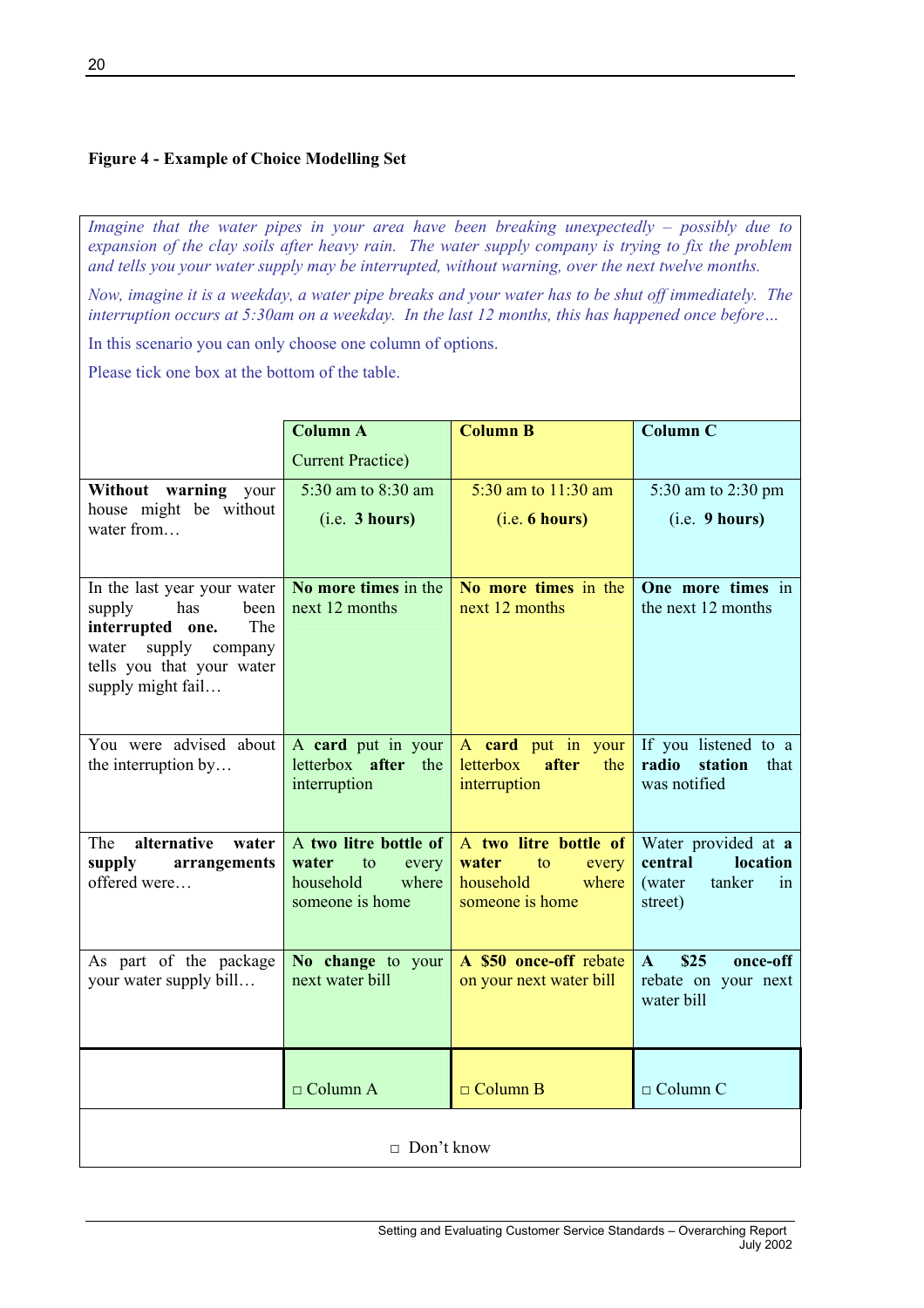# <span id="page-20-0"></span>**5 CALCULATING SOCIAL COSTS**

The customer preferences survey identified the attributes of water services customers felt were important. The Choice Modelling surveys enabled determination of willingness to pay or willingness to accept compensation. However, quantification of the value of attributes only completes the determination of the **benefits** of a certain strategy. The third element of the methodology was, therefore, to identify community **costs** and to do this so that:

- Social costs can be identified and incorporated in cost calculations.
- A good mix of renewal and replacement strategies can be identified in response to desired standards so that a low cost approach to meeting them can be determined

Detailed analysis was carried out of the social costs that might exist. Suffice to say here, however, that those likely to lead to significant cost impacts are loss of business (say, where strip shops are without water) and traffic disruptions, arising from the need to close lanes or entire roads to effect pipeline repairs or replacements. The methods used to value these social costs are set out below. Before proceeding, however, it should be noted that the term 'social costs' has been chosen as a catchall to include externalities and customer impacts, and is used in this way from this point forward.

### *5.1 Business Loss*

The impacts on strip shopping businesses arising from water supply interruption vary according to the business. The severity of these effects was determined by a survey of differing business type proprietors in Perth and the results are incorporated in [Figure 5.](#page-20-1) Operations such as newsagents, real estate agents and the like may suffer little or no loss of business, as they are not reliant on water supply for other than toilets or hand-basins. Other businesses, such as childcare centres and restaurants, are dependent upon a water supply and would be forced to close if water supply were interrupted for more than a very short period.

To calculate business loss a simple rule based approach was adopted. In this approach categories of impact were identified and standard valuation procedures applied. [Figure 5](#page-20-1) provides a sample of the categories of impact adopted based on analysis of actual suburban retail shopping areas, excluding major shopping malls.

| <b>Impact</b>     | <b>Effect on net business</b><br>income in first 2 hours | <b>Effect on net business</b><br>income for next 2<br><b>hours</b> | <b>Examples</b>                                                                                                                                                         |
|-------------------|----------------------------------------------------------|--------------------------------------------------------------------|-------------------------------------------------------------------------------------------------------------------------------------------------------------------------|
| Negligible Impact | $<1\%$                                                   | ${<}1\%$                                                           | Newsagent, hardware,<br>bike shop, Pharmacy,<br>Liquor store, Boutique,<br>Craft Shop, Pool shop,<br>cemetery, Real estate,<br>Telecommunications,<br><b>Solicitors</b> |

#### <span id="page-20-1"></span>**Figure 5 - Categories of Impact on Business Customers**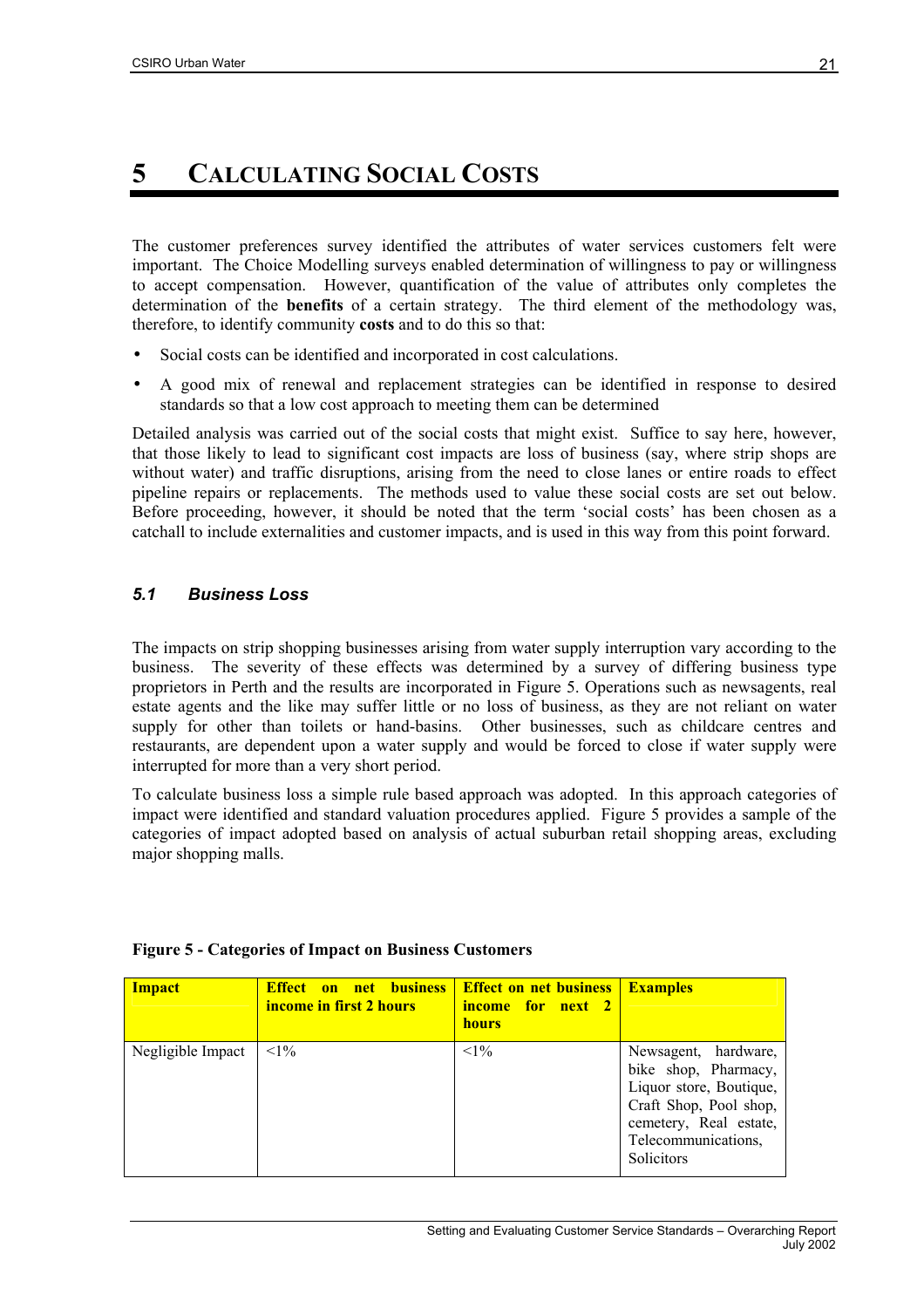<span id="page-21-0"></span>

| Minor Impact       | $1 - 20%$   | $1 - 20%$    | Physiotherapy,<br>plant<br>nursery, Milk<br>bar.<br>Grocery* Tattoo shop,<br><b>Service Station</b> |  |  |
|--------------------|-------------|--------------|-----------------------------------------------------------------------------------------------------|--|--|
| Significant Impact | $20 - 40%$  | $20 - 60%$   | Medical surgery, Café,<br>Bakery                                                                    |  |  |
| Major Impact       | $40 - 60%$  | $60 - 80%$   | Veterinary surgery, Sea<br>Food Store, Butcher,<br>Hair salon, Hotel                                |  |  |
| Extreme Impact     | $60 - 80\%$ | $80 - 100\%$ | Radiologist,<br>Dentist,<br>Restaurant, Fast food,<br>beauty salon, Laundry,<br>Photo developer     |  |  |

It is assumed in this analysis that a decline in net income due to an interruption represents a reduction in the value added by that business. The rule (process) based approach assumes a certain value added per employee. Thus, the methodology takes the number of employees \* an average hourly rate for wages \* a value representing the value added by each employee (eg, 2.5 \* average hourly rate). [Figure](#page-21-1) [6](#page-21-1) below gives one worked example for a large strip shopping area examined in the project.

<span id="page-21-1"></span>**Figure 6 - Worked Example: Business Loss due to Water Supply Interruptions** 

|                                                             | No.<br><b>Connections</b> | <b>Estimated</b><br>no.<br>employees<br>at<br>peak times | <b>Assumed</b> effect<br>on value added<br>(Proportion<br>of<br>value added) |                                     | Effect per hour on<br>value added for a 4<br>hour disruption |                                            |
|-------------------------------------------------------------|---------------------------|----------------------------------------------------------|------------------------------------------------------------------------------|-------------------------------------|--------------------------------------------------------------|--------------------------------------------|
|                                                             |                           |                                                          | $I^{st}$<br>$2$ -hour<br>period                                              | $2^{nd}$<br>$2 -$<br>hour<br>period | <b>Total</b>                                                 | $\boldsymbol{s}$<br>connection<br>per hour |
| Negligible impact                                           | 135                       | 512                                                      | 0.01                                                                         | 0.01                                | 461                                                          | 3.41                                       |
| Minor impact                                                | 6                         | 27                                                       | 0.10                                                                         | 0.10                                | 189                                                          | 31.50                                      |
| Significant impact                                          | 8                         | 44                                                       | 0.30                                                                         | 0.40                                | 1134                                                         | 141.75                                     |
| Major impact also<br>outside<br>business<br>hours           | $\overline{3}$            | 12                                                       | 0.50                                                                         | 0.70                                | 648                                                          | 216.00                                     |
| $\overline{\text{in}}$<br>Major<br>impact<br>business hours | $1\overline{5}$           | 75                                                       | 0.50                                                                         | 0.70                                | 3240                                                         | 216.00                                     |
| Extreme impact in<br>business hours only                    | $\overline{7}$            | 25                                                       | $\overline{0.70}$                                                            | 0.90                                | 2016                                                         | 288.00                                     |
| Extreme<br>impact<br>restaurant                             | $\overline{17}$           | 89                                                       | 0.70                                                                         | 0.90                                | 7344                                                         | 432.00                                     |
| applicable<br>Not<br>Private Residence                      | $\overline{5}$            | $\mathbf{0}$                                             | 0.00                                                                         | 0.00                                |                                                              |                                            |
| Not applicable<br>Vacant                                    | 19                        | $\theta$                                                 | 0.00                                                                         | 0.00                                |                                                              |                                            |
|                                                             |                           |                                                          |                                                                              |                                     |                                                              |                                            |
| <b>Total</b>                                                | 215                       | 784                                                      |                                                                              |                                     | 15031.80                                                     | 69.62                                      |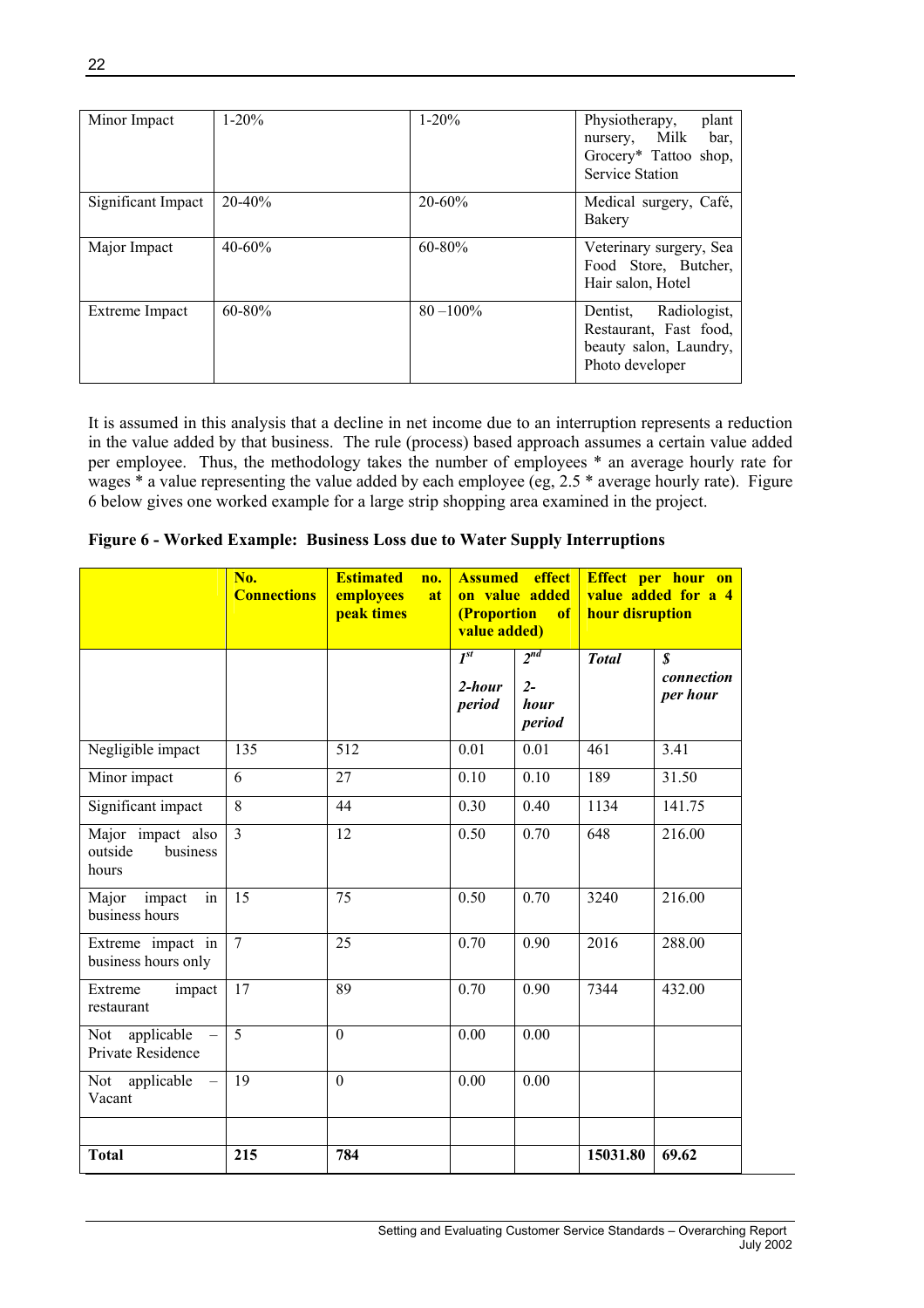<span id="page-22-0"></span>As can be seen, a significant cost accrues to a shopping area such as the one used in the example for an interruption of moderate duration. Thus, if the interruption can be avoided a benefit of \$15,000 is gained. Alternatively, it could be said that the cost of an interruption is \$15,000 greater than the mere cost of materials and labour to effect a repair. These costs can be incorporated in the model. However, as it is costly and difficult to track the types of shops existing in a particular shopping strip it is probably impractical to carry out such detailed analysis. It is recommended, instead, that water companies ensure their asset database is linked to their GIS system to the extent necessary to identify assets serving commercial zonings and that an average value of business disruption of value be determined so that average business disruption costs can be quantified. Where a particular shopping area's potential losses are likely to be significant (say, for example, where there is a preponderance of restaurants) costs associated with interruption could be calculated manually. The social cost functions of PARMS could be used to assist in these circumstances Whether the PARMS model is used to identify strategic asset management options or another model substituted for it, better linkages between asset management systems and asset models should be established

It should also be mentioned at this point that domestic social costs were not ignored in this study. However, they were identified as not significant and were not further dealt with.

Finally, note that in the worked example, the cost of business interruption was high (\$15,000) compared to an average reported cost of repair of \$1,500 to \$2,000. However, neighbourhood businesses comprise only 2% of water companies' customers (Melbourne example) and clearly most interruptions will not incur such costs. Further, as discussed below, planned interruptions can be scheduled for periods were business cost can be minimised, and not all unplanned interruptions occur in critical periods (the costs above assume critical times and are therefore maximum).

### *5.2 Traffic Disruption*

Effecting repairs following a break may also produce social costs due to traffic disruption where a main is under or adjacent to a roadway. The cost of traffic disruption is well researched as it is used, inter alia, to calculate saving generated when roads are redesigned to alleviate bottlenecks. There was no need in this project to reproduce the methodologies used and thus well-established means were employed to calculate the cost of interruptions as expressed in traffic congestion. These generally rely on calculating the value of time \* the time cost of interruptions.

[Figure 7,](#page-22-1) below, gives one worked example for a road with a normal traffic flow of 1200 cars/hour (a moderately busy two-lane road), reduced by 1/3 for one hour, with traffic taking 15 minutes to clear once repairs are completed. 30% of vehicles area chose to take an alternative route around the congestion. If, however, only 15% divert, the cost increases exponentially. In this example, the time value was taken from the RTA Economic Analysis Manual (1999).

|                             | <b>Hours</b> | <b>People</b><br><b>per</b><br>vehicle | Time value<br>per person<br>(S/hr) | <b>Flow-on</b><br><b>value</b><br>t <sub>o</sub><br><b>commercial business \$</b><br>per vehicle | <b>Total Cost of</b><br><b>traffic</b><br><i>interruption</i> |
|-----------------------------|--------------|----------------------------------------|------------------------------------|--------------------------------------------------------------------------------------------------|---------------------------------------------------------------|
| <b>Private</b><br>vehicles  | 84           | 1.12                                   | 8.38                               |                                                                                                  | 788                                                           |
| <b>Business</b><br>vehicles | 5.25         | 1.2                                    | 16.98                              |                                                                                                  | 107                                                           |
| Light<br>commercial         | 11.55        | 1.3                                    | 16.98                              | 0.91                                                                                             | 265                                                           |
| <b>Heavy</b><br>commercial  | 4.2          |                                        | 18.23                              | 17.15                                                                                            | 149                                                           |
| <b>Total</b>                | 105          |                                        |                                    |                                                                                                  | 1200                                                          |

<span id="page-22-1"></span>**Figure 7 - Worked Example: Cost of Traffic Interruptions**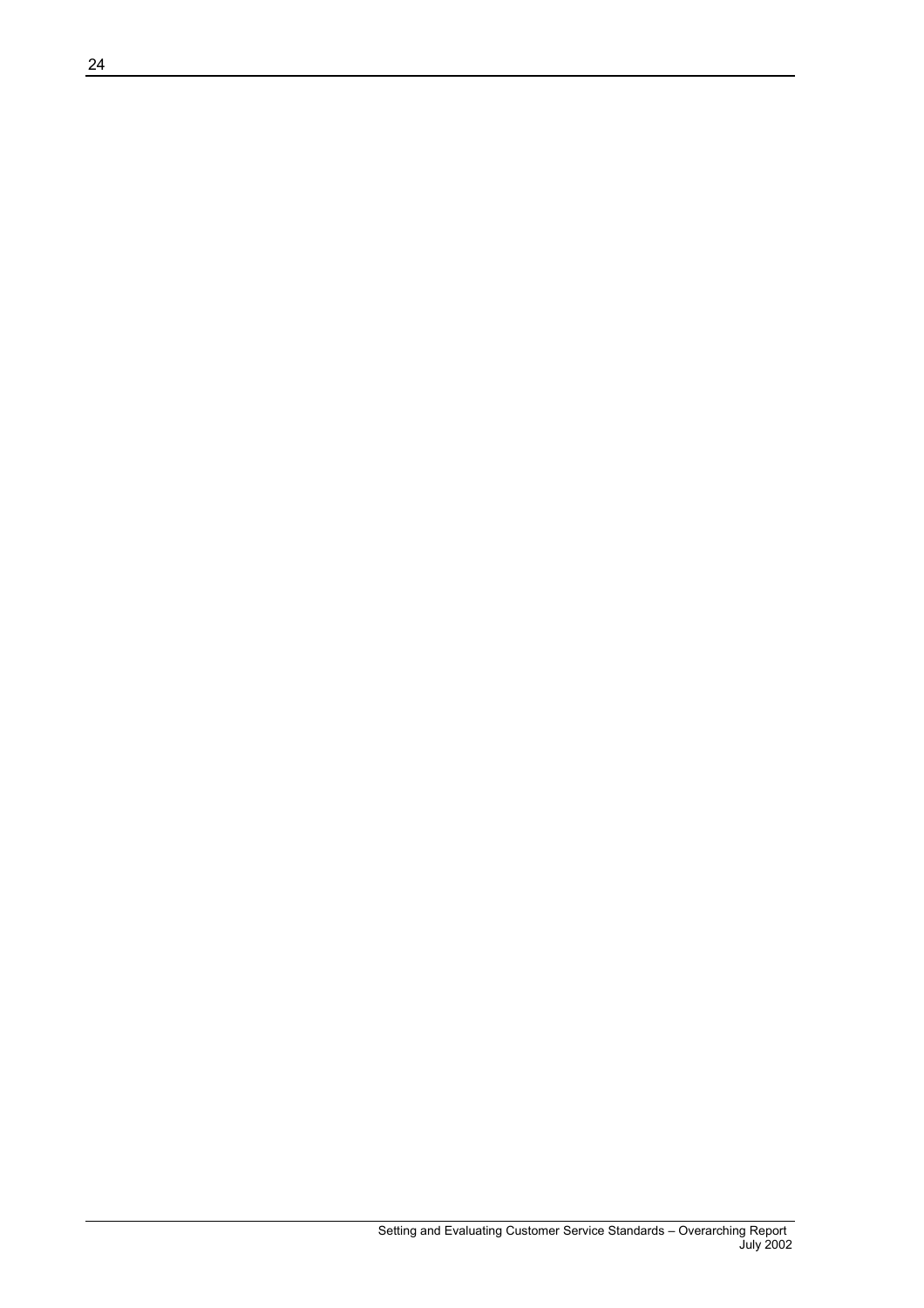$\overline{a}$ 

# <span id="page-24-0"></span>**6 THE PARMS MODEL**

One of the critical factors that define the end of a pipeline's useful life is the customer service standards that are in place. If customers are unwilling to accept any interruptions to water supply then the useful life of the pipeline is much shorter than that for a pipeline whose customers are willing to accept interruptions associated with failures and the subsequent repair of these failures. However, the additional cost of providing the higher level of continuous service needs to be compared to a customer's willingness to pay. At the moment customer service levels are set by regulation based on historic performance, rather than on an assessment of both costs and benefits.

Statisticians model the probability of bursts using regression techniques on attributes of the pipe, its environment and handling to establish relationships, which can be used for prediction of failures<sup>[7](#page-24-1)</sup>. Many independent records on actual bursts are required for a successful estimation via regression. It also means that the more explaining variables are used, the more observations are needed. In most databases the number of burst records for individual pipes is too small for good individual estimates, so pipes are bundled into age cohorts with similar environment. The cohorts of large pipes, however, are still left with large estimation uncertainties because of either few observations or large variation within cohorts.

Engineers can describe the physical processes in an individual pipe to explain the breaks and perforations for the material under study. This is the only method available for estimating the remaining lifetime of large pipes for which there is almost no observation of bursts. To estimate the remaining lifetime of a pipe, it has to be measured at regular time intervals for stress, pit depth, etc. The deterioration process can be estimated via regression and the time to critical burst conditions extrapolated.

The methodology developed by CSIRO for application in the PARMS model starts with a model for the expected number of failures for each asset in each year. Key aspects in the development of the failure model were:

- 13 combinations of material and time laid were identified in the data. These included the 6 main material types, but particular groups of years were then identified which, based on the data, appeared to behave quite differently from other years.
- Failure rates were assumed to grow with age according to an existing model.
- "Standard curves" for failure rate against age were produced for each of these 13 combinations, for the specific case of an 80mm diameter pipe, with 60m pressure, a particular soil type (here alluvial sands), and a particular traffic intensity (here, High).
- The failure rate curve against age for any other asset was then determined by adjustment of the standard curve by multiplying the standard curve by an appropriate factor. These multiplying factors allow the generic failure rate curves to be increased or decreased for other assets in the same material class, according to the diameter, soil type, pressure or traffic conditions.<sup>[8](#page-24-2)</sup>
- A further adjustment to the expected failure rate was made, based on the failure history of individual assets using a technique known as "*BLUP*s" (best linear unbiased predictors).

<span id="page-24-1"></span><sup>&</sup>lt;sup>7</sup> We speak here of interruptions due to pipe failure, not interruptions caused by misadventure, such as a car knocking over a hydrant or workers breaking a main.

<span id="page-24-2"></span><sup>&</sup>lt;sup>8</sup> Note that the generic failure curves developed are applicable to other Australian water authorities with adjustment for local factors. Approximately 5 years data on pipe performance is needed for this local tailoring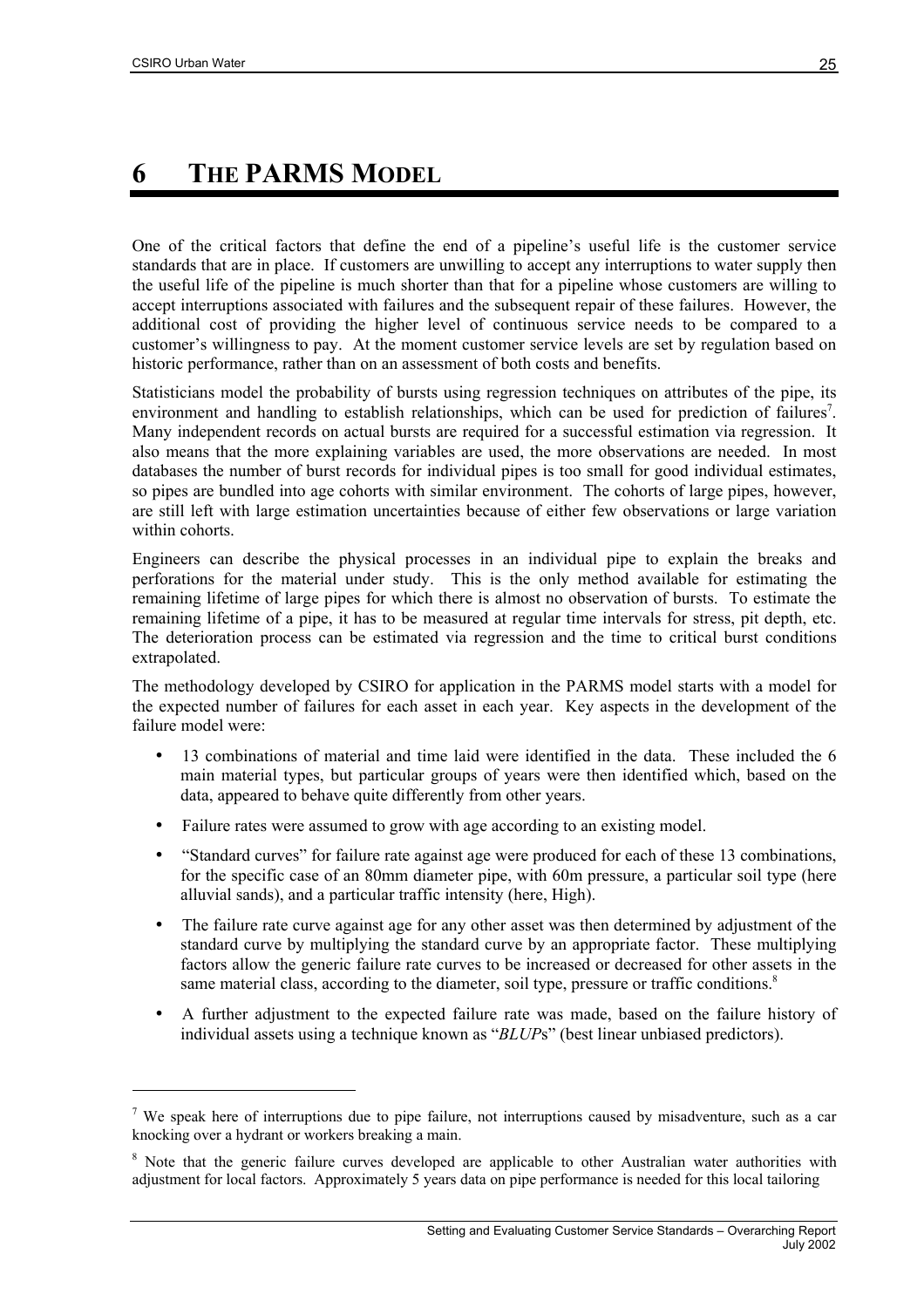By this means, the expected failure rate over time can be described for every individual asset in the network. While this might seem an ambitious aim, it avoids the problem of most of the current systems (e.g. KANEW, NESSE), which require that the assets be grouped into cohorts large enough to have "good" statistical properties. The PARMS model is then able to identify individual assets for replacement in contrast to these earlier models, which can only identify replacement strategies for a cohort of similar pipes. Additionally PARMS is able to assess replacement based upon the predicted number of failures in any one year, and thus is able to include customer preferences, whilst other models do not use the predicted number of failures in determining the end of a pipeline's useful life.

The model calculates potential future costs for the collection of assets over a defined forecast period (currently 30 years). The model predicts failures and interruptions for one year, applies a selected replacement strategy to the pipe assets, and then moves on to the next year in the forecast period and repeats the process on the updated asset set. The calculation process for each year involves:

- Estimating the expected number of failures of each pipe for each of the years in the forecast period using the relevant statistical or physical failure prediction model. This expected number is then converted into an integer number of failures using a negative binomial probability distribution.
- Estimating the cost of each failure. This involves modelling whether the failure was repaired by clamping; how long the interruption was and when it started; and consequentially what rebates and penalties applied (where local regulators require such payment); and whether neighbouring pipes in the same shutoff block also experienced an interruption.
- Stochastically allocating events such as main-to-meter leaks, hydrant leaks and third party damage events to pipes. These events also generate costs for repair, and may also cause customer interruptions and have an associated cost.
- Evaluating (in conjunction with a set of policy options) which pipes should be considered for replacement. Pipes that are identified as replacement candidates are then either replaced or considered for shut-off valve insertion. Pipe replacement may be by trenching or trenchless methods. Replaced pipes are selected to be made of a specified replacement material, and of age 0. Shut-off valve insertion does not change the age or material of the pipe, but reduces the length (or number) of the pipe(s) in the shut-off block. The cost of the selected option is accumulated.
- The chosen policy options determine when a pipe is a candidate for replacement. This can be on the basis of the number of failures experienced by the pipe or the number of unplanned interruptions or the net present value of the future costs of the alternatives of maintenance or replacement.

Many of the policy options relate to which pipes are selected for replacement and the associated costs and consequences. One policy option (pressure reduction) affects the failure rate directly rather the consequences of failure. The policy options available are:

- *Pressure reduction* if a maximum pressure is specified, pressure reduction valves are inserted as necessary to ensure that no pipe in the network exceeds that pressure with the effect of reducing the probability of pipe failure.
- *Failure/interruption trigger for replacement* determines the maximum annual number of failures or unplanned interruptions to be allowed in a pipe segment before action is taken to either replace the pipe (or to introduce an additional shut-off valve).
- *Net present value trigger for replacement* provides an option to replace a pipe when the Net Present Value of the discounted predicted maintenance and associated costs over a specific period exceed the discounted cost to replace the pipe and any (usually minor) maintenance costs of a new pipe.
- *Shut-off block reduction* identifies whether shut-off valve insertion should be preferred instead of pipe replacement. The minimum length of pipe resulting from the valve insertion is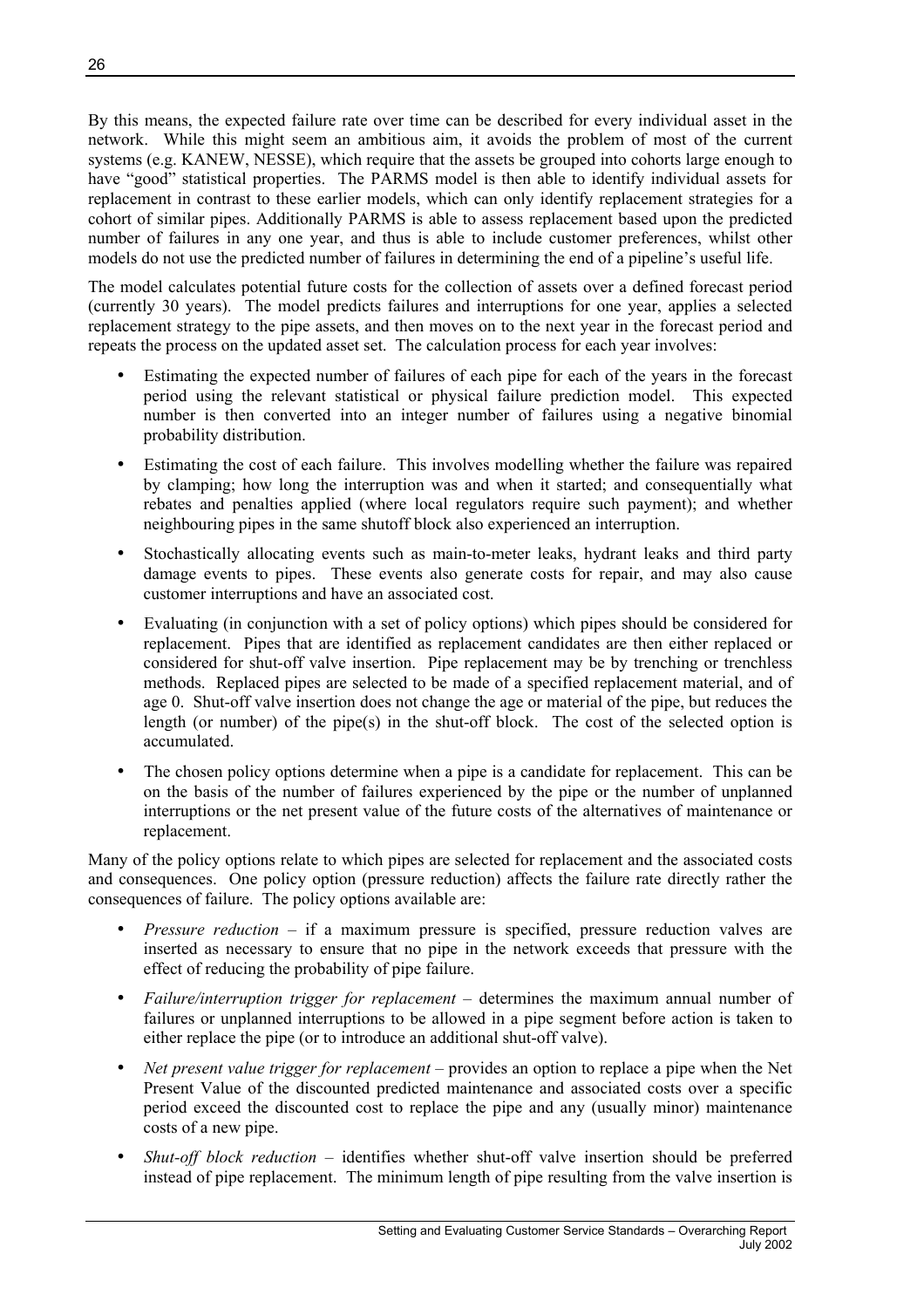<span id="page-26-1"></span>also specified. If the length of the pipe is too short for a shutoff valve, replacement is considered instead.

- *Maximum budget available* limits the total available annual funds to be expended in any one year. This amount (less the cost of repairs, rebates, social costs and penalties) is then used to control which pipes are considered for replacement.
- *Discount rate* specifies the discount rate to be applied to all future cash flows in determining the Net Present Values of the costs of repair, replacement, rebates, social costs and penalties of the pipe network over the assessment period.

Another objective of the model development was to provide the industry with a tool for determining the mix of replacement and renewal strategies (including shut-off block reduction), which represented least cost to the water company, regardless of customer preferences. This capability is now close to completion.

Using the capabilities described above, we can calculate the cost of changed standards. [Figure 8,](#page-26-0) below, provides a stylised view of the typical cost curve for frequency of interruptions showing a 'U' shaped curve where a the cost of achieving a standard mandating a very limited number of interruptions is driven by replacement costs, and a liberal standard is driven by social costs.

#### <span id="page-26-0"></span>**Figure 8 - Example of Predicted Costs of Standards**



While the above provides an insight into what might occur as a standards increases in stringency. We have also, however, calculated the cost of changed standards relating to reduced duration and frequency of unplanned interruptions<sup>[9](#page-26-2)</sup>, continuing the example given in the discussion of customer preferences and willingness to pay. As with other calculations reported in the Benefits section, above, there are a number of caveats surrounding this calculation. Foremost among these is that we have utilised data from only one water utility (the one in which provided the most robust data). This utility reports an average cost of repair of \$1703. Other authorities provide suggest and average cost between \$1500 and \$2000. These figures should not be taken to suggest varying levels of efficiency on behalf other any water company, but rather different operational conditions and different contractual arrangements that exist between the water companies and their maintenance providers.

Secondly, it must be noted that to reduce duration of interruptions, more crews would need to be added. The PARMS model is capable of calculating these costs, but has not requested data on such increased costs from water companies. Consequently, in the following analysis only the base figure of the average cost of repair has been included. However, to overcome this deficiency in data, we have

<span id="page-26-2"></span><sup>&</sup>lt;sup>9</sup> Note that the term 'Interruptions' refers here to interruptions caused by pipe failure, not misadventure. Were misadventure included the frequency of interruptions would increase by 0.25 to 2 p.a.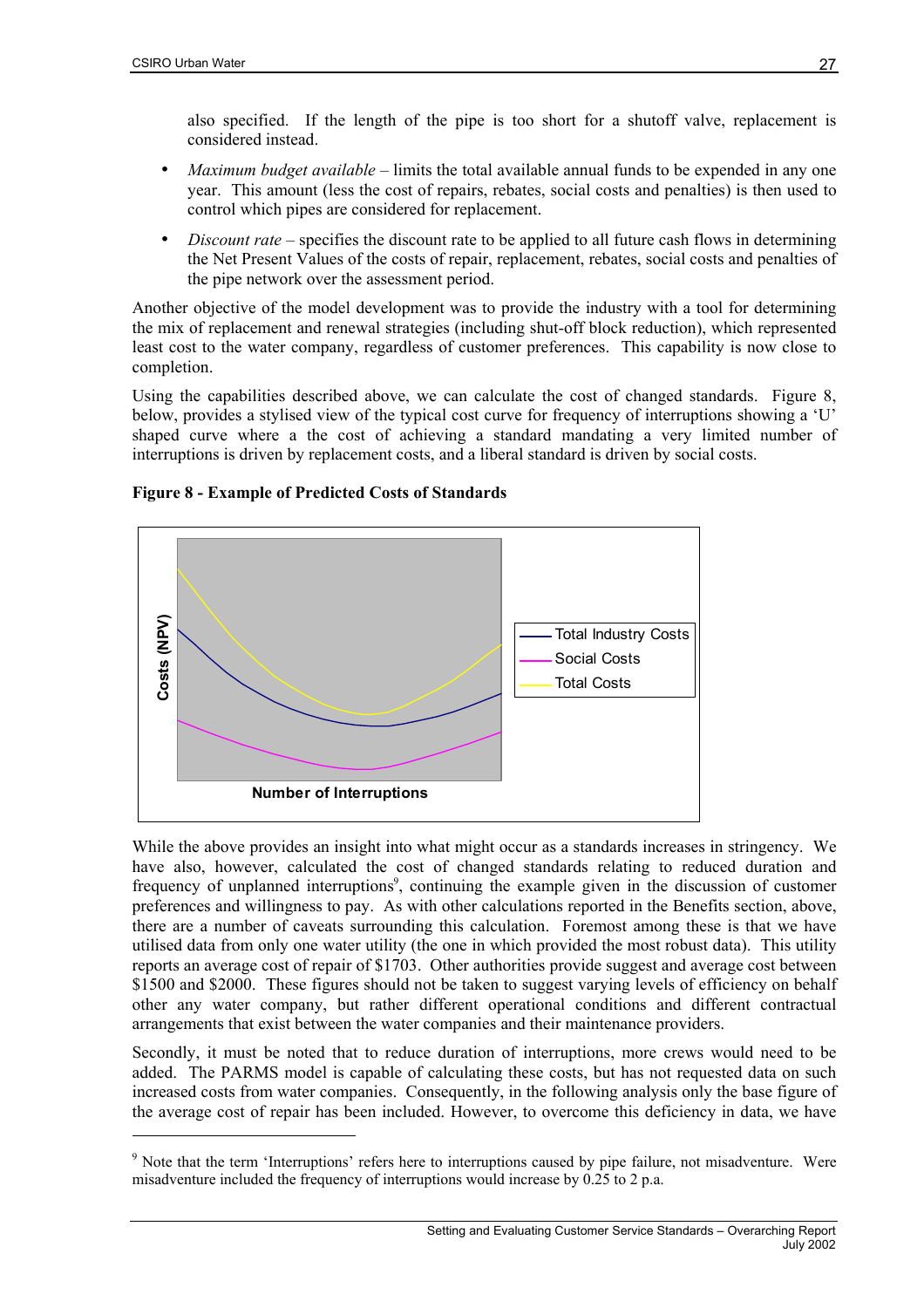<span id="page-27-0"></span>carried out a sensitivity analysis in which average repair costs were increased by 10% and 20% in two runs, to determine the effect this would have in the cost-benefit analysis subsequently conducted.

As mentioned earlier, it should also be noted that data on costs and benefits my have been gathered from different cities. We are providing analysis based on this data to demonstrate the efficacy of the methodology we have developed. However, the results of the cost-benefit analysis should not be taken as being applicable to any one jurisdiction in Australia.

A further caveat is that NPV costs have been calculated for one water company that has a different number of assets than the water company whose customers were surveyed to obtain an estimation of benefits. Thus, the costs and benefits are not necessarily comparable. However, we have ignored this discrepancy as we are merely trying to demonstrate the efficacy of the methodology, not prove or disprove the need to adjust an actual standard.

Finally, note that the water company from which data on costs of achieving various frequency and duration standards, is working to a standard of 5 interruptions p. a. Thus the costs of going from 5 pa to 1 pa would be greater than if the utility had been working to a standard of 2 pa already because a greater percentage of the system would be new pipes. One would be unlikely to require such a standards 'leap' in the real world.

### *6.1 Explanation of the process*

The case studies presented below show the costs of moving from, respectively, a reduction in the duration of interruptions from 6 to 4 hours and a reduction in the frequency of unplanned interruptions from a standard of 2 p.a. to 1 p.a. These calculations examine the cost of repair and social costs (traffic disruption and business loss). As unplanned interruptions can occur at any time, we have taken into account the lower social costs that would be incurred if, say, the interruption happened at midnight, as opposed to 6 am. Our examination of data provided by one water company (the same company from which was taken the average cost of repair) reveals that unplanned interruptions occur as follows:

| <b>Time of Day</b> | <b>Percentage of Events</b> |
|--------------------|-----------------------------|
| $6am - 9am$        | 5.9%                        |
| $9am - 4pm$        | 43.6%                       |
| $4pm-7pm$          | 18.9%                       |
| $7$ pm $-6$ am     | 31.5%                       |

#### **Figure 9 - Time of day of interruptions**

Accordingly, business costs and traffic disruption costs have been calculated taking these frequencies into account. That is, these costs have been calculated separately for each of these timeframes and discounted accordingly

### *6.2 Costs of Change to Duration Standard*

[Figure 10](#page-28-1), below, shows the spread of repair times reported by one water utility. While some of these are in excess of 6 hours, we are assuming that these repairs are all effected within 6 hours in line with our modelled standards. To move to a 4 hour standard we assume that those repairs previously taking more than 4 hours to repair are, in fact, now completed within 4 hours ([Figure 11\)](#page-28-2).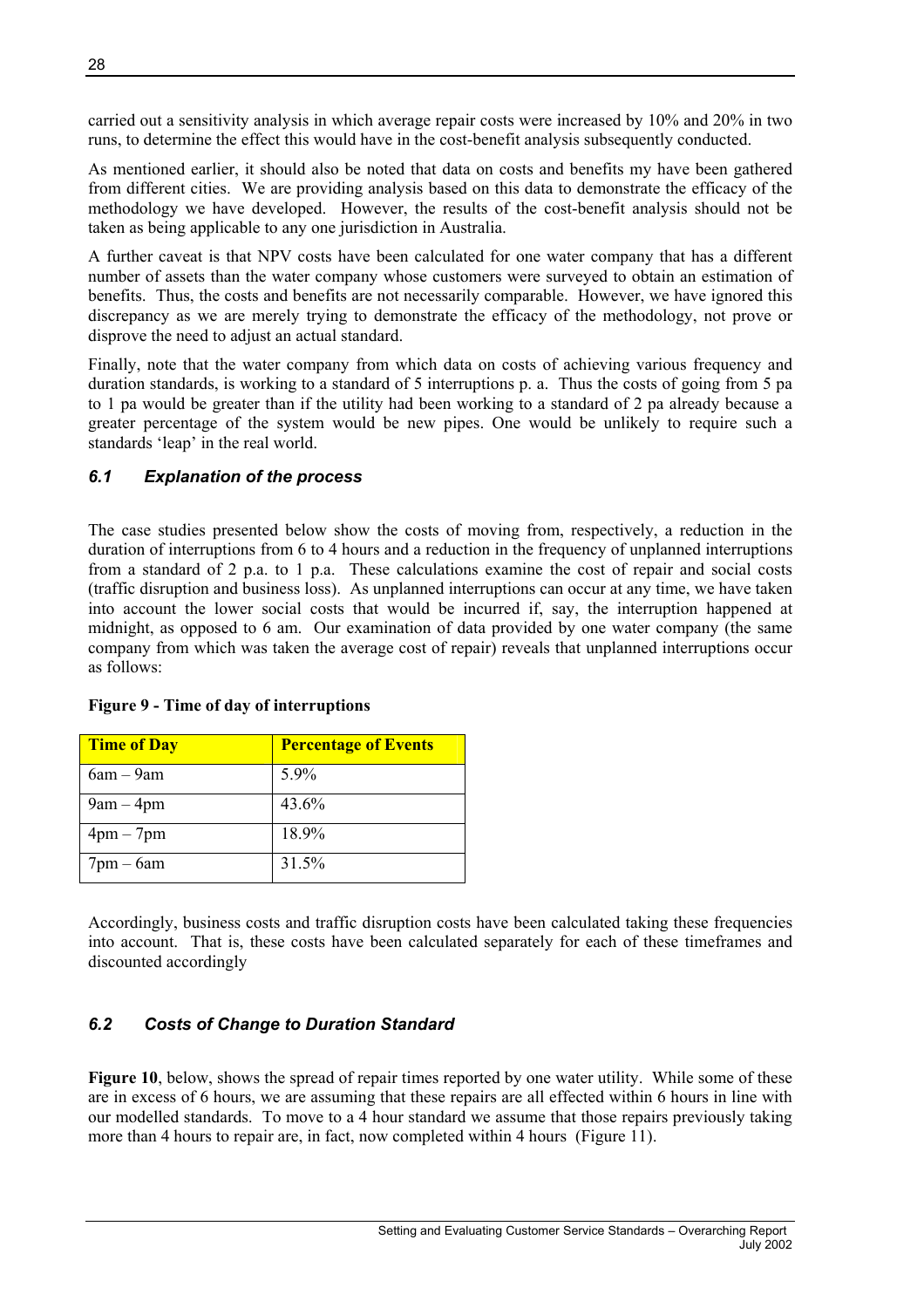| <b>Interruption Duration</b> | <b>Percentage</b> |
|------------------------------|-------------------|
| $0 - 1$                      | 14.34             |
| $1 - 2$                      | 15.34             |
| $2 - 3$                      | 27.13             |
| $3 - 4$                      | 24.75             |
| $4 - 6$                      | 17.22             |
| $6 - 8$                      | 0.93              |
| $8 - 10$                     | 0.12              |
| $10 - 15$                    | 0.12              |
| $15 - 20$                    | 0.05              |

### <span id="page-28-1"></span><span id="page-28-0"></span>**Figure 10 - Case 1: Currently Reported Duration of Interruptions**

#### <span id="page-28-2"></span>**Figure 11 - Case 2: Reduction in Allowable Duration to 4 hours**

| <b>Interruption Duration</b> | <b>Percentage</b> |
|------------------------------|-------------------|
| $0 - 1$                      | 14.34             |
| $1 - 2$                      | 15.34             |
| $2 - 3$                      | 27.13             |
| $3 - 4$                      | 43.19             |

Costs associated with this duration, based upon replacing the pipe using NPV assessment over 25 years are as shown in [Figure 12.](#page-28-3) The 10% and 20% cases are essentially sensitivity analyses in the absence of actual data about the increased costs that would be associated with hiring of additional crews so that faster repairs could be effected. All dollars are in \$millions.

<span id="page-28-3"></span>

| <b>Figure 12 - Cost of Adopting 4-hour Standard</b> |  |  |  |  |
|-----------------------------------------------------|--|--|--|--|
|                                                     |  |  |  |  |

|             | Maintenance | Replacement | Social costs | Total |
|-------------|-------------|-------------|--------------|-------|
| Case 1      | 56.25       | 1.68        | 26.87        | 84.97 |
| Case 2      | 56.25       | 1.68        | 23.14        | 81.07 |
| $10\%$ rise | 61.57       | 2.00        | 22.93        | 86.5  |
| $20\%$ rise | 66.84       | 2.26        | 22.68        | 91.77 |

By forcing the earlier repair of the interruptions, social costs have fallen by 13.8% over a 30-year period, with all other costs remaining static. This is because the repairs are now required to be carried out within 4 hours of the failure being reported; consequently costs associated with traffic disruptions will fall, as the interruptions are shorter. If the costs of repair associated with the faster repair time rise by 10% then the costs associated with repairing in a shorter time frame rise. Because the replacement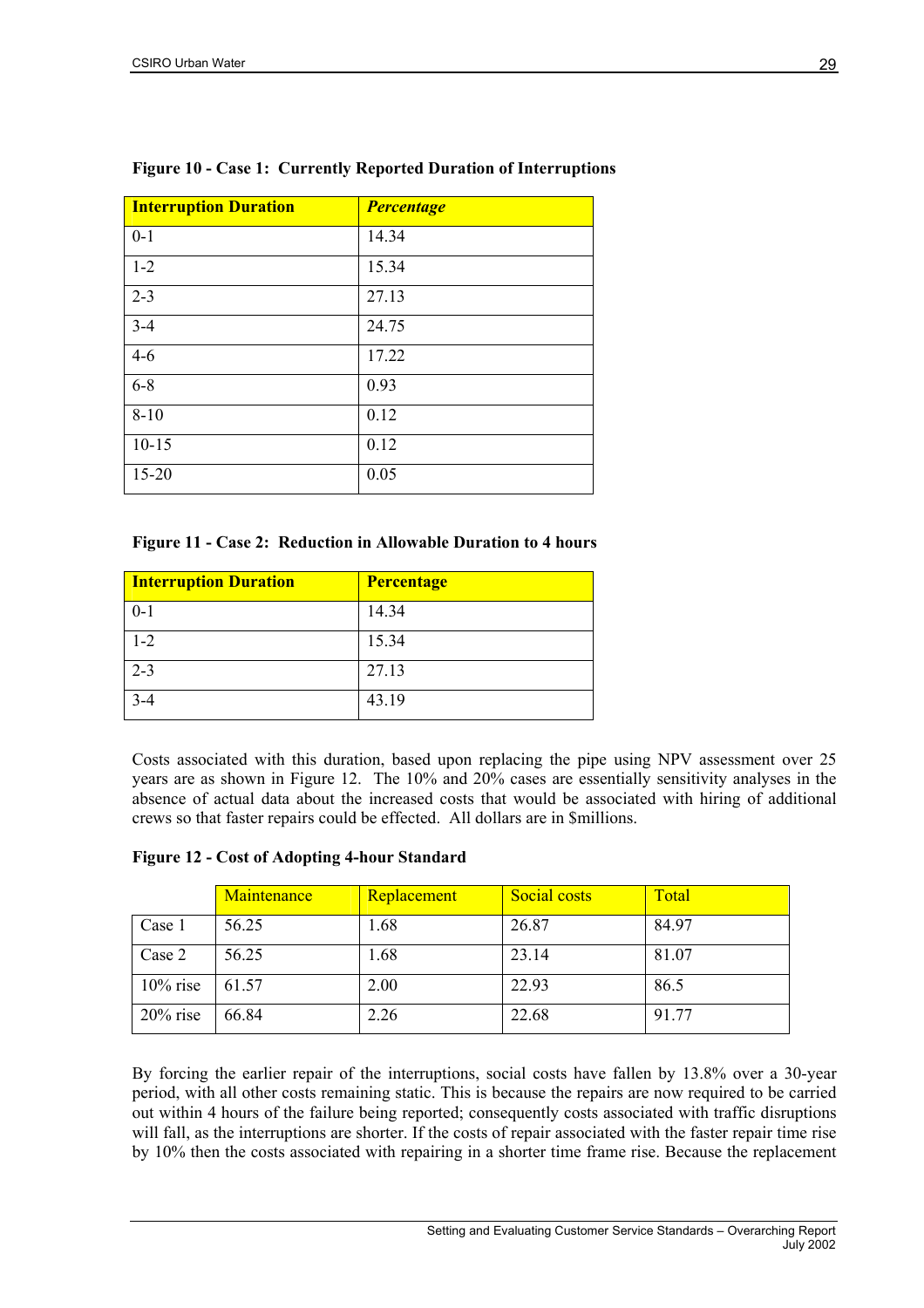<span id="page-29-0"></span>analysis is done on a NPV basis some extra pipes will be replaced because replacement becomes more favourable over the 30-year analysis period.

### *6.3 Costs of Change to Frequency Standard*

[Figure 13,](#page-29-1) below shows the cost difference between the shifting to 3, 2 and 1 allowable interruptions per annum and the cost of a standard of 5 allowable interruptions. As is evident, the tighter standards require more frequent replacement of pipes, leading to higher NPV costs, whereas maintenance steadily falls, as fewer interruptions occur. Social costs escalate at the tighter standards as more frequent replacement of pipes is required, meaning that more works must be carried out. It could be expected that social costs would also escalate should standards be relaxed from 5 allowable interruptions as there will be more interruptions and more maintenance costs. Maintenance costs would should also be expected to rise, and replacement costs would fall. As suggested in [Figure 8](#page-26-0) there is a minimum cost that can be determined, although in the absence of willingness to pay analysis it cannot be said that selection of this minimum cost point as a standard would produce the highest customer satisfaction. All costs in [Figure 8](#page-26-0) are in \$ millions.

|               | Maintenance | Replacement | <b>Social costs</b> | Total   |
|---------------|-------------|-------------|---------------------|---------|
| interruptions | 19.10       | 941.00      | 40.45               | 1000.54 |
| interruptions | 46.67       | 197.86      | 28.43               | 272.96  |
| interruptions | 56.27       | 34.51       | 27.40               | 118.18  |
| interruptions | 58.54       | 0.71        | 27.68               | 86.94   |

<span id="page-29-1"></span>**Figure 13 - Costs of Changed Frequency Standard[10](#page-29-2)**

l

<span id="page-29-2"></span> $10$  Current standard for the water company from whom costs were obtained is 5 interruptions p.a. Willingness to pay analysis was based on 2 and 1 interruptions p.a.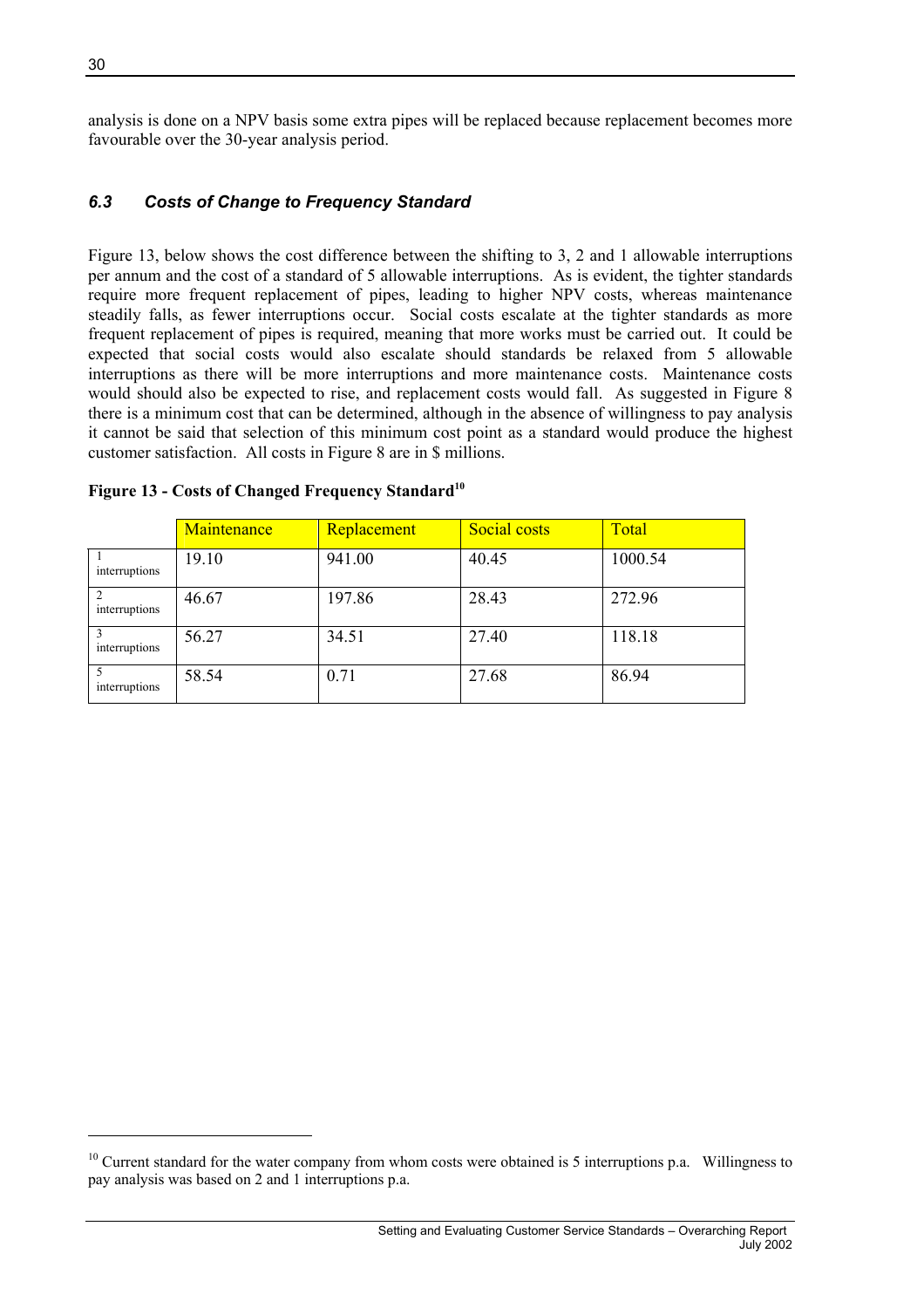# <span id="page-30-0"></span>**7 THE BENEFIT/COST RESULT**

We now have available to us, modelled values (from the willingness to pay analysis) and modelled costs (from PARMS). We stress again that there are a number of caveats around this data, as expressed earlier. However, none of these caveats undermine our ability to perform the calculations described. Rather, they are related to the use of data from different geographical locations, and from different sub-set sizes.

With this data, we can now perform the cost-benefit analysis. [Figure 14](#page-30-1) and [Figure 15](#page-30-2) show the costs and benefits of the change to the duration on interruptions, and of changes to the frequency standard. Note that [Figure 14](#page-30-1) includes the sensitivity analyses undertaken to account for lack of data on the costs of additional crews to carry out more efficacious repairs (Note that the PARMS model could calculated these costs if the data were available.) All values in the second columns of [Figure 14](#page-30-1) and [Figure 15](#page-30-2) are in \$ million.

|                               | <b>Benefits/Costs (NPV)</b> <sup>11</sup> | <b>/Benefit/Cost Ratio</b> |
|-------------------------------|-------------------------------------------|----------------------------|
| <b>Benefits Derived</b>       | \$19.6                                    |                            |
| Costs of Achievement          | \$90.2                                    | 0.22                       |
| Costs of Achievement $(10\%)$ | \$95.6                                    | 0.20                       |
| Costs of Achievement $(20\%)$ | \$101.0                                   | 0.19                       |

<span id="page-30-1"></span>

|  |  | Figure 14 - Cost/Benefit Analysis - Duration Of Interruptions (6 hours to 4 hours) |  |
|--|--|------------------------------------------------------------------------------------|--|
|  |  |                                                                                    |  |

<span id="page-30-2"></span>

| Figure 15 - Cost/Benefit Analysis - Interruption Standard (1 p.a.) |  |
|--------------------------------------------------------------------|--|
|                                                                    |  |

|                         | <b>Benefits/Costs (NPV)</b> | <b>Benefit/Cost Ratio</b> |
|-------------------------|-----------------------------|---------------------------|
| <b>Benefits Derived</b> | \$18.3                      |                           |
| Costs of Achievement    | \$1,003                     | 0.018                     |

None of the increased standards can be justified in these examples, taking into account willingness to pay. This should not be surprising. Recall that the preference analysis suggested that customers felt that additional public investment was not warranted. We cannot expect that customers will demonstrate a significant willingness to pay for something they don't consider needs further public investment.

The particularly low ratio in [Figure 15](#page-30-2) occurs largely because we only analysed a change in standard from 2 allowable interruptions per annum to 1 p.a. No water company is anywhere near this standard and the costs of such a step increase would be massive. Had the methodology been used to determine customers' willingness to pay for moving to 4 interruptions p.a. from 5 p.a. a more realistic ratio may have been derived, although it is impossible to say what this ratio may have been.

 $\overline{a}$ 

<span id="page-30-3"></span> $11$  All figures in this column are rounded to the nearest million.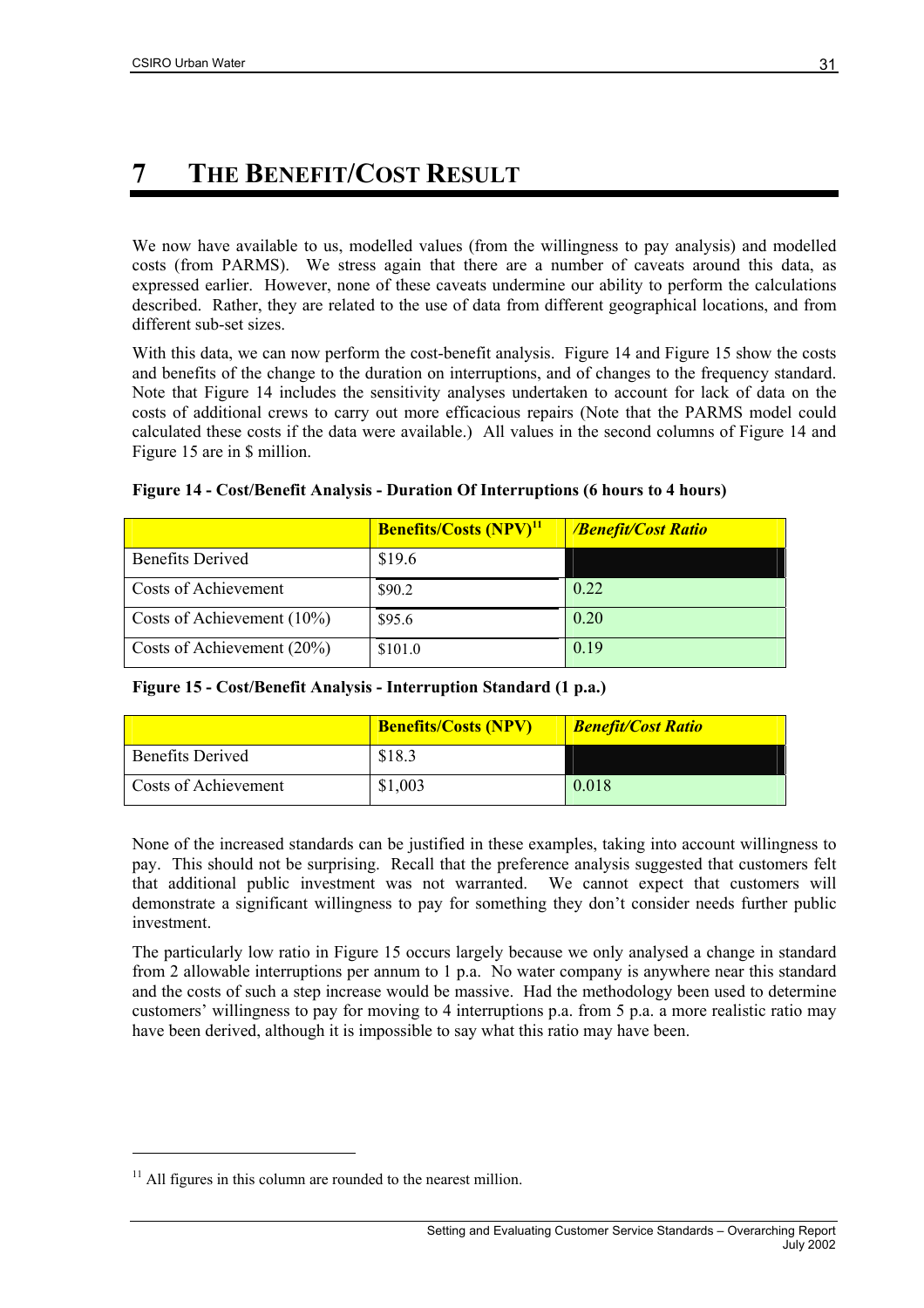### <span id="page-31-0"></span>*7.1 Applicability of the Methodology*

We found in testing the Choice Modelling methodology that there was evidence that the results could be applicable extrapolated taking into account socio-economic differences across other Australian urban centres. Similarly we found commonality in the outcomes from the Preference work between Adelaide and Melbourne. Additional research would be required to verify our initial results with respect to willingness to pay.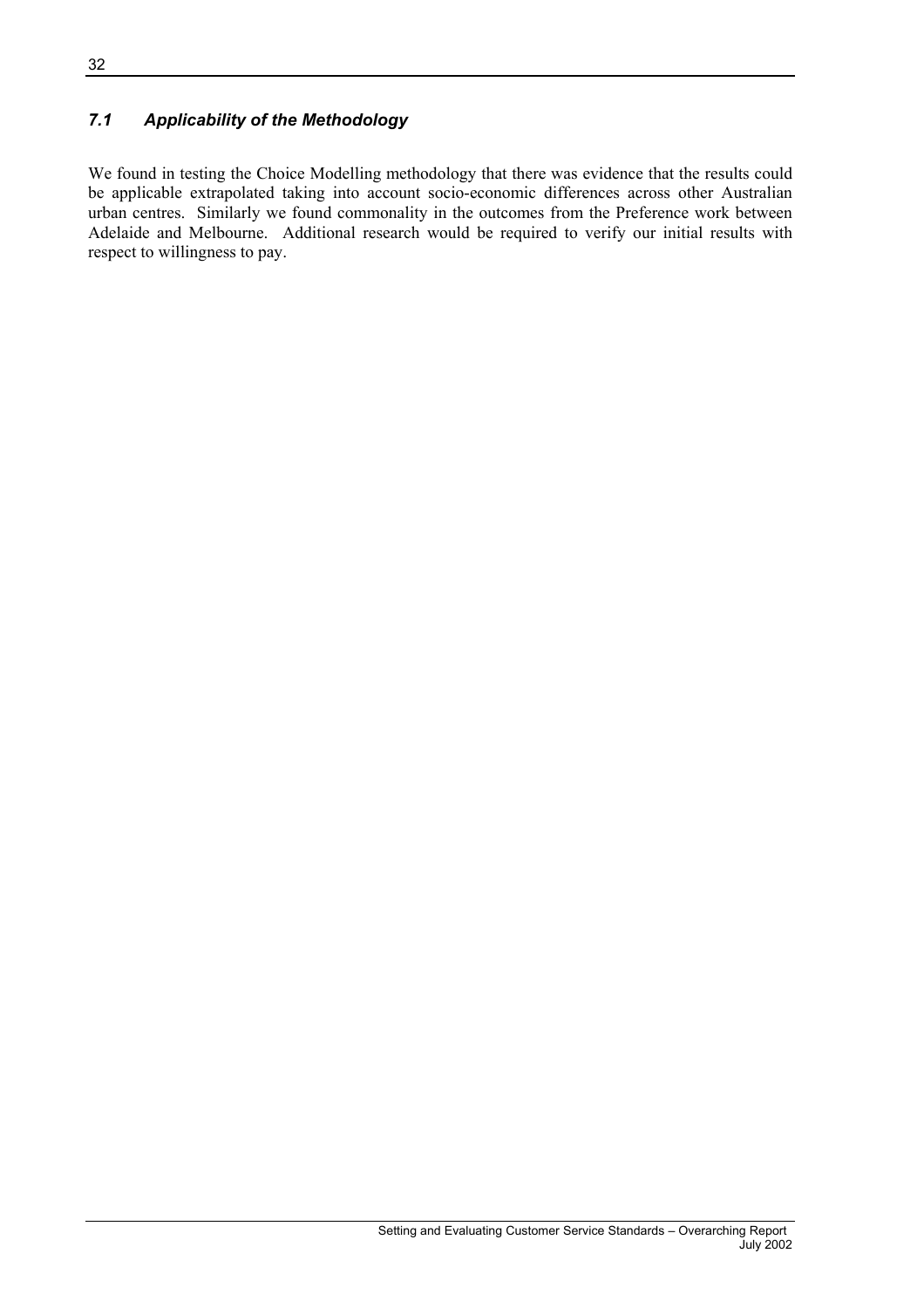# <span id="page-32-0"></span>**8 CONCLUSION**

This project – initiated and supported by CSIRO and the Water Services Association of Australia has produced robust results that will enable standards to be set within an effective cost benefit framework. The methodology produced is applicable to the range of services offered by water authorities. It has potential for widespread application by water authorities and will provide sound information that can be drawn on by regulators in determining the issues of concern to customers, their wiliness to pay for increased standards and the cost of efficiently meeting those standards.

Foremost among the outcomes of the project is the development of a robust cost-benefit framework including:

- A means of identifying, firstly, the extent to which customers feel further investment in a service by government (the water service provider) is warranted (the Subjective Social Indicator) *and,* secondly, the attributes of a service that customers feel are important. The SSI provides an early warning of issues worthy of attention and the related questionnaire approach enables refocussing of historically based standards on to standards the customer really cares about.
- Effective and valid estimates of customers' willingness to pay (WTP) for changed standards, which allow determination of WTP for the *individual* attributes considered important to customers, as opposed to the coarser standards that may have been derived in the past
- A means of determining the optimal long-term costs of achieving standards the customer considers important, such that costs to the water utility can be compared with willingness to pay to achieve a benefit.

These methodologies are now developed, and are capable of being applied of the full range of services offered by water companies.

Additionally, the scope of the research included in the project has given us confidence that the methodologies could be used in other Australian urban areas. Confirmation of this view would be achieved through additional research on other services and service attributes, but results to date suggest that this view can be put with some certainty.

The project has included the development of a very sophisticated asset planning model – PARMS – which allows long term costs to be calculated, taking into account customer preferences. More targeted asset management strategies can be developed as a result of its approach. It is not necessary, of course, for water utilities to utilise this particular model. However, it is essential that an approach that considers long terms costs and optimal mixes of replacement, repair and policy to achieve a specified goal be employed within the water industry.

We have presented, within this report, a description of an integrated methodology. It should be understood that not all aspects of the methodology need to be used each time a standard is to be reviewed. Rather, it is the purpose of the SSI that a periodic review can be carried out of the extent to which customers feel further investment is needed, or where over-servicing is occurring. Where no such investment need is indicated, use of the remaining components of the methodology is not required.

Finally, in addition to developing a robust methodology for setting customer service standards, the project has provided the following deliverables:

• An insight into the attributes of service delivery that are important to customers but which appear to be different from those which are frequently the subject of regulation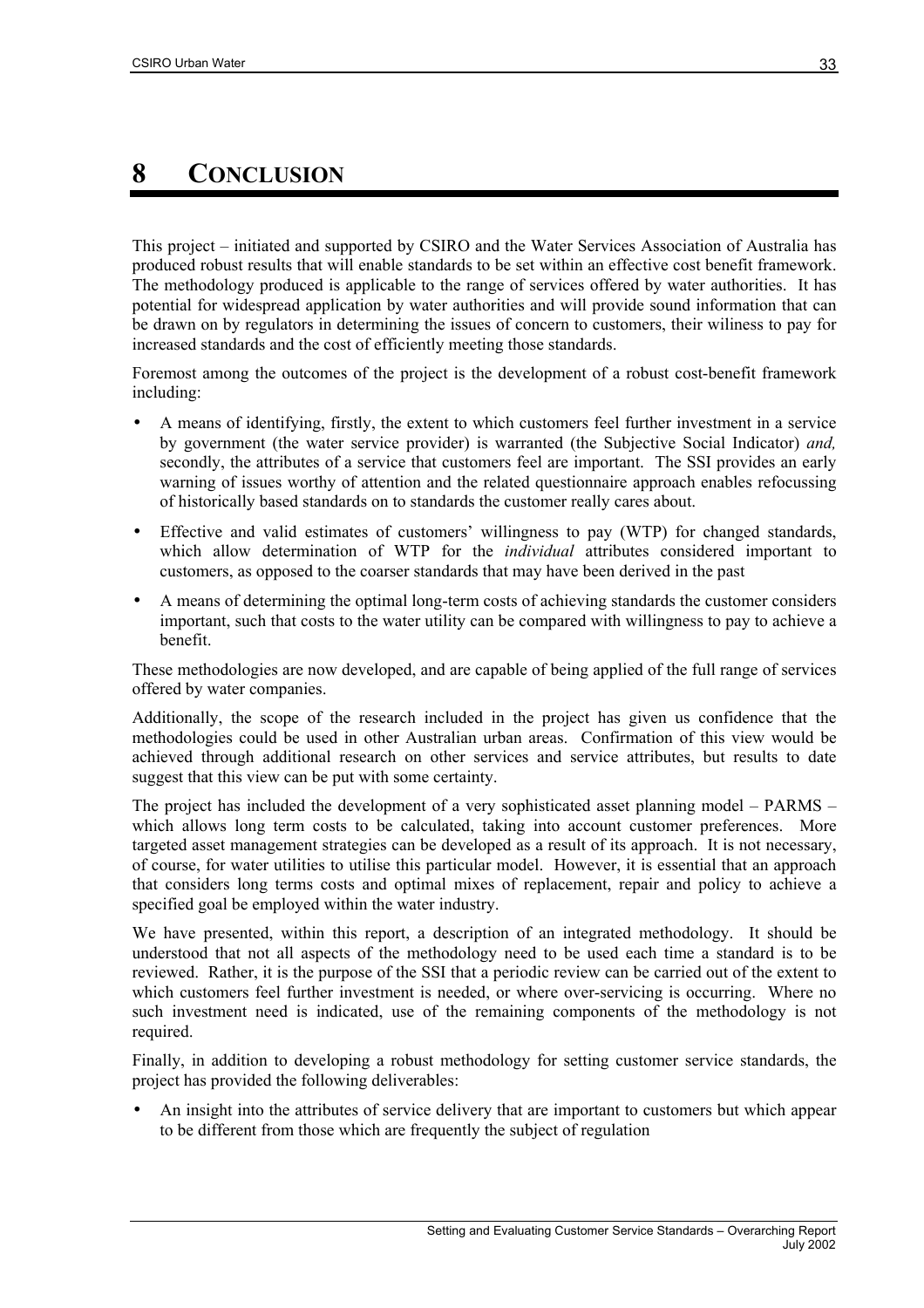- Subjective Social Indicator questions used to test whether interruptions are becoming a matter of concern for customers (see Appendix 1). These are fully developed and suitable for adoption by water businesses to determine whether additional investigation is warranted
- Generalised pipe failure curves for the water industry that are available to the water industry for calibration to their specific circumstances; and
- A required data format for pipe history information. It is recommended that the industry adopt this data format to ensure collation of information across the industry in a consistent manner.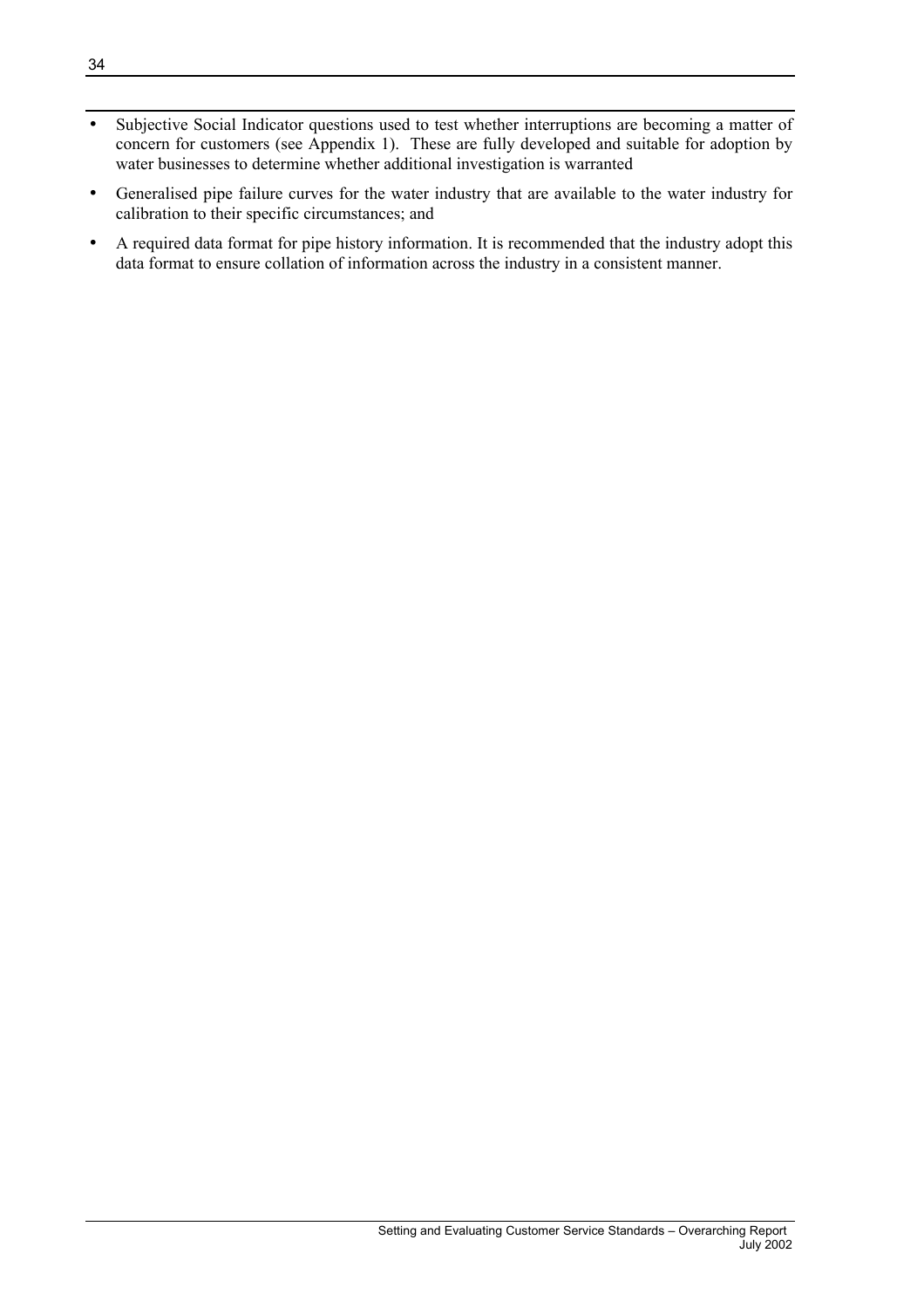### <span id="page-34-0"></span>**REFERENCES**

Australian Research Centre for Water in Society (ARCWIS) (2001). The Development of a Methodology for Assessing Customer Preferences for Levels of Service – Continuity of Supply

Bennett, J. and Blamey, R. (2001) *The Choice Modelling Approach to Environmental Factors*. Edward Elgar

Burn, L.S., Davis, P., Hussain, O., Jarrett, R., Marksjö, B, Rahilly, M., Schiller, T., Tucker, S. N., Veevers, A., and Young, M (2002) The Cost of Customer Preference: The Development of a Pipeline Asset Risk Management System – PARMS

Hatton MacDonald, D. and Young, M., et al. (2002) Valuing Water Supply Interruption Preferences: The Development of a Methodology

Shinn, D. C. and Gregg, P.M (1984) The Needs of Government to Produce Services *Social Indicators Research*, 15, 1-16.

Water Services Association of Australia (2001) WSAA*Facts*. WSAA, 469 La Trobe Street, Melbourne.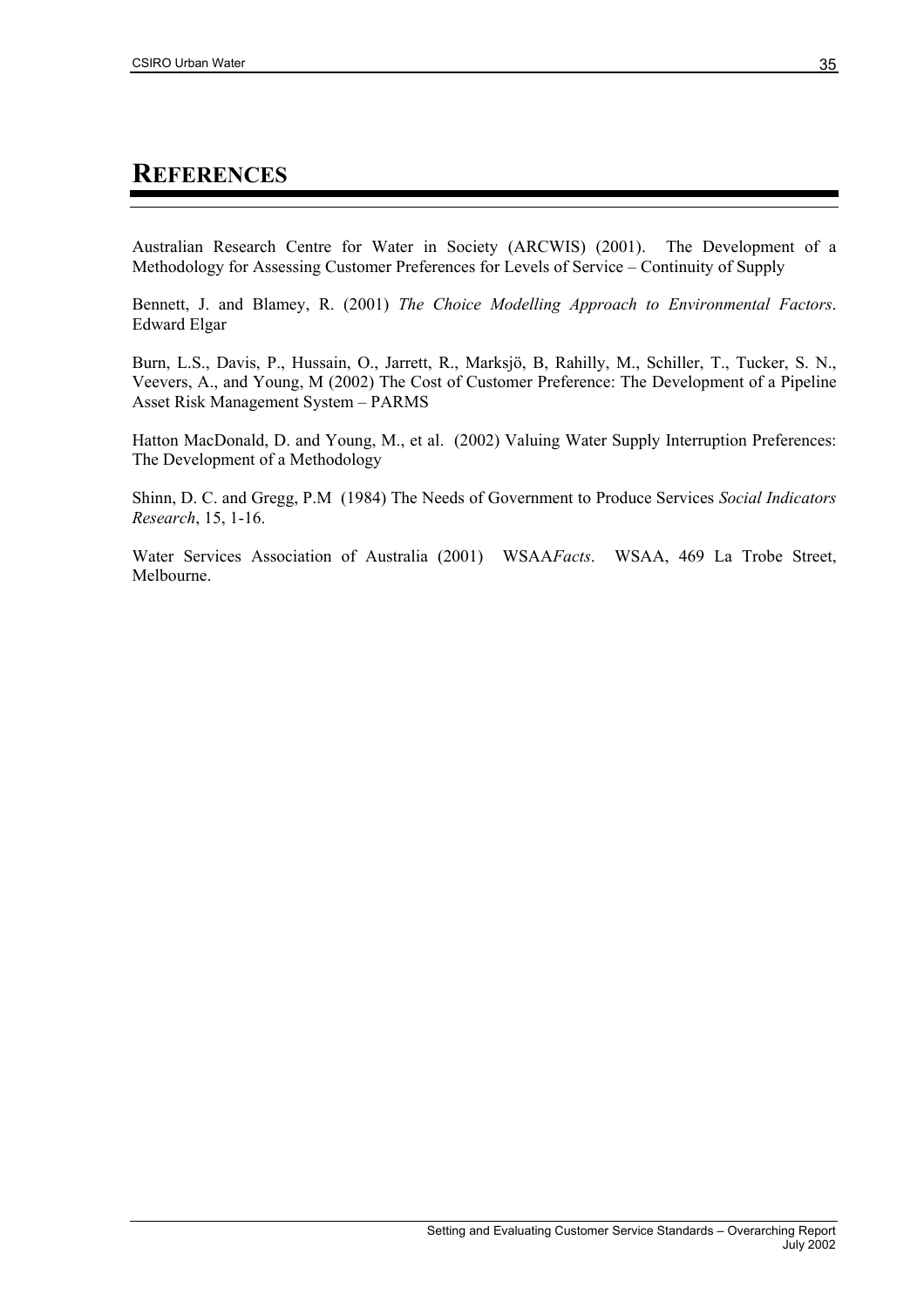# <span id="page-35-0"></span>**APPENDIX 1 - SSI QUESTIONS[12](#page-35-1)**

1. Could you tell me how *satisfied* you are with the ways your water utility handles the following water service issues? $13$ 

|                                      |   | Water pressure       |                           | ____ |      |                 |   |   |                                         |  |
|--------------------------------------|---|----------------------|---------------------------|------|------|-----------------|---|---|-----------------------------------------|--|
|                                      |   | <b>Water quality</b> |                           |      |      | ----            |   |   |                                         |  |
|                                      |   |                      | <b>Water Restrictions</b> |      |      | ----            |   |   |                                         |  |
| <b>Water interruptions</b>           |   |                      |                           |      | ---- |                 |   |   |                                         |  |
| Scale                                |   |                      |                           |      |      |                 |   |   |                                         |  |
| $\mathbf{1}$                         | 2 | $\mathfrak{Z}$       | $\overline{4}$            | 5    | 6    | $7\phantom{.0}$ | 8 | 9 | 10                                      |  |
| <b>Extremely</b><br><b>Satisfied</b> |   |                      |                           |      |      |                 |   |   | <b>Extremely</b><br><b>Dissatisfied</b> |  |

2. How *important* to your present lifestyle is the way the following water service issues are handled by your water utility?

|                      |   |   | <b>Water Restrictions</b>  |                |   | -----           |   |   |            |  |
|----------------------|---|---|----------------------------|----------------|---|-----------------|---|---|------------|--|
| <b>Water quality</b> |   |   |                            |                |   | -----           |   |   |            |  |
|                      |   |   | <b>Water interruptions</b> |                |   | ----            |   |   |            |  |
|                      |   |   | <b>Water pressure</b>      |                |   | ----            |   |   |            |  |
| Scale                |   |   |                            |                |   |                 |   |   |            |  |
|                      | 2 | 3 | $\overline{4}$             | $\mathfrak{S}$ | 6 | $7\overline{ }$ | 8 | 9 | 10         |  |
| <b>Extremely</b>     |   |   |                            |                |   |                 |   |   | Not at all |  |
| Important            |   |   |                            |                |   |                 |   |   | important  |  |

l

<span id="page-35-1"></span><sup>&</sup>lt;sup>12</sup> The full questionnaire in which the SSI questions were included appears in Appendix 6 of the Technical Report (ARCWIS 2001)

<span id="page-35-2"></span> $13$  Note that the order in which these service attributes are read to the respondent is varied each time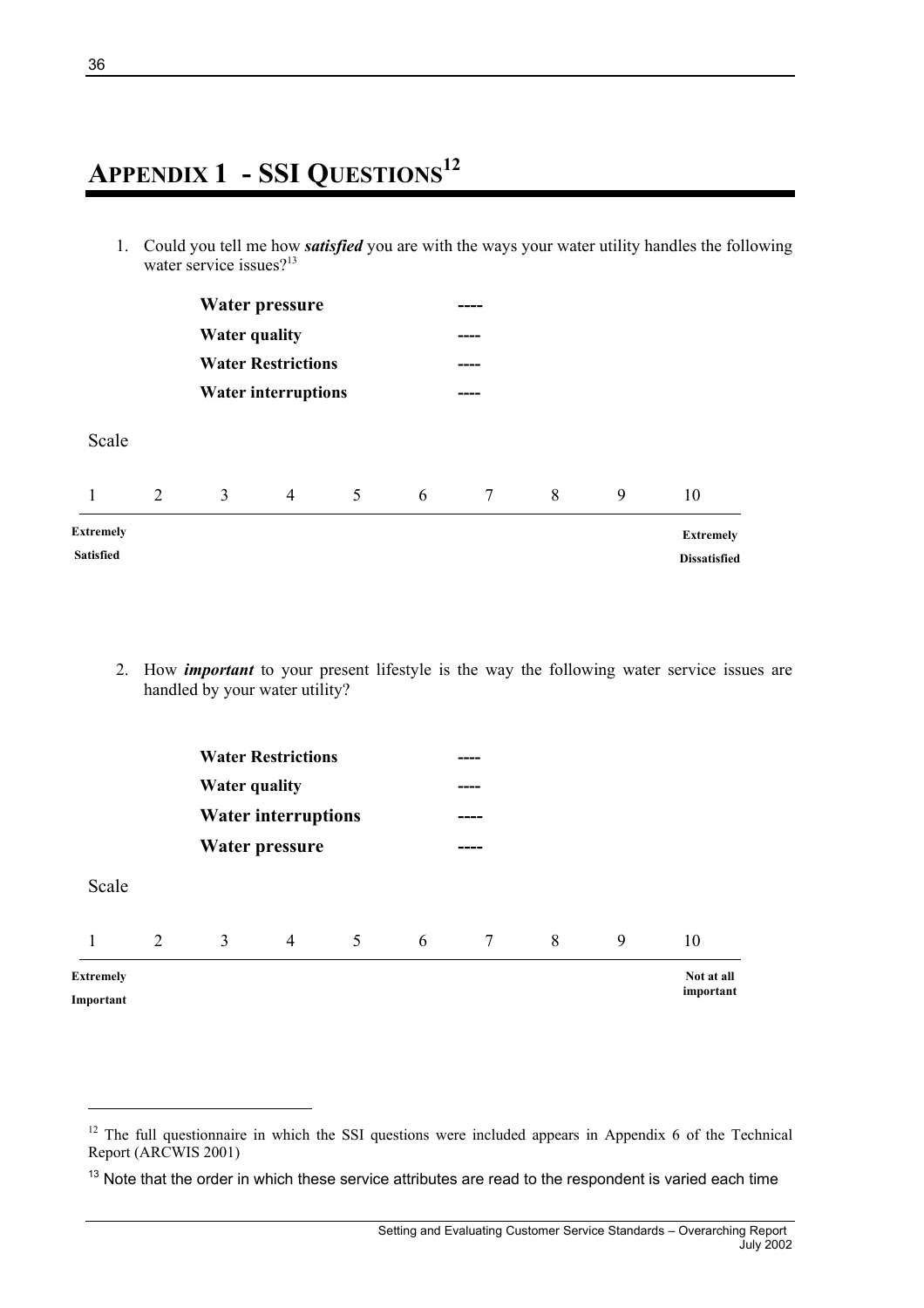3. The way each service issue is handled could be improved by investing more money to the water system. For the water utility to do this, it could involve some increase in water costs.

#### *FORM [114](#page-36-0)*

With this in mind.... how *wasteful* do you think it would be if the water utility increased spending to specifically improve the way these service issues are handled?

#### *OR FORM 2*

With this in mind.... how *wasteful* do you think it would be if the water utility increased spending by 10% to specifically improve the way these service issues are handled?

#### *OR FORM 3*

**investment**

With this in mind.... how *wasteful* do you think it would be if the water utility increased spending by 30% to specifically improve the way these service issues are handled?

|                          | <b>Water quality</b><br><b>Water Restrictions</b> |                            |                       |                |   | ----            |   |   |                              |  |
|--------------------------|---------------------------------------------------|----------------------------|-----------------------|----------------|---|-----------------|---|---|------------------------------|--|
|                          |                                                   |                            |                       |                |   |                 |   |   |                              |  |
|                          |                                                   |                            | <b>Water pressure</b> |                |   | ----            |   |   |                              |  |
|                          |                                                   | <b>Water interruptions</b> |                       |                |   |                 |   |   |                              |  |
|                          |                                                   |                            |                       |                |   |                 |   |   |                              |  |
| Scale                    |                                                   |                            |                       |                |   |                 |   |   |                              |  |
| 1                        | 2                                                 | $\overline{3}$             | $\overline{4}$        | 5 <sup>5</sup> | 6 | $7\overline{ }$ | 8 | 9 | 10                           |  |
| <b>Extremely</b><br>good |                                                   |                            |                       |                |   |                 |   |   | <b>Extremely</b><br>wasteful |  |

<span id="page-36-0"></span><sup>&</sup>lt;sup>14</sup> Note that three differing questionnaires were distributed in order that validity and reliability could be tested. See Technical Report for details (ARCWIS 2001)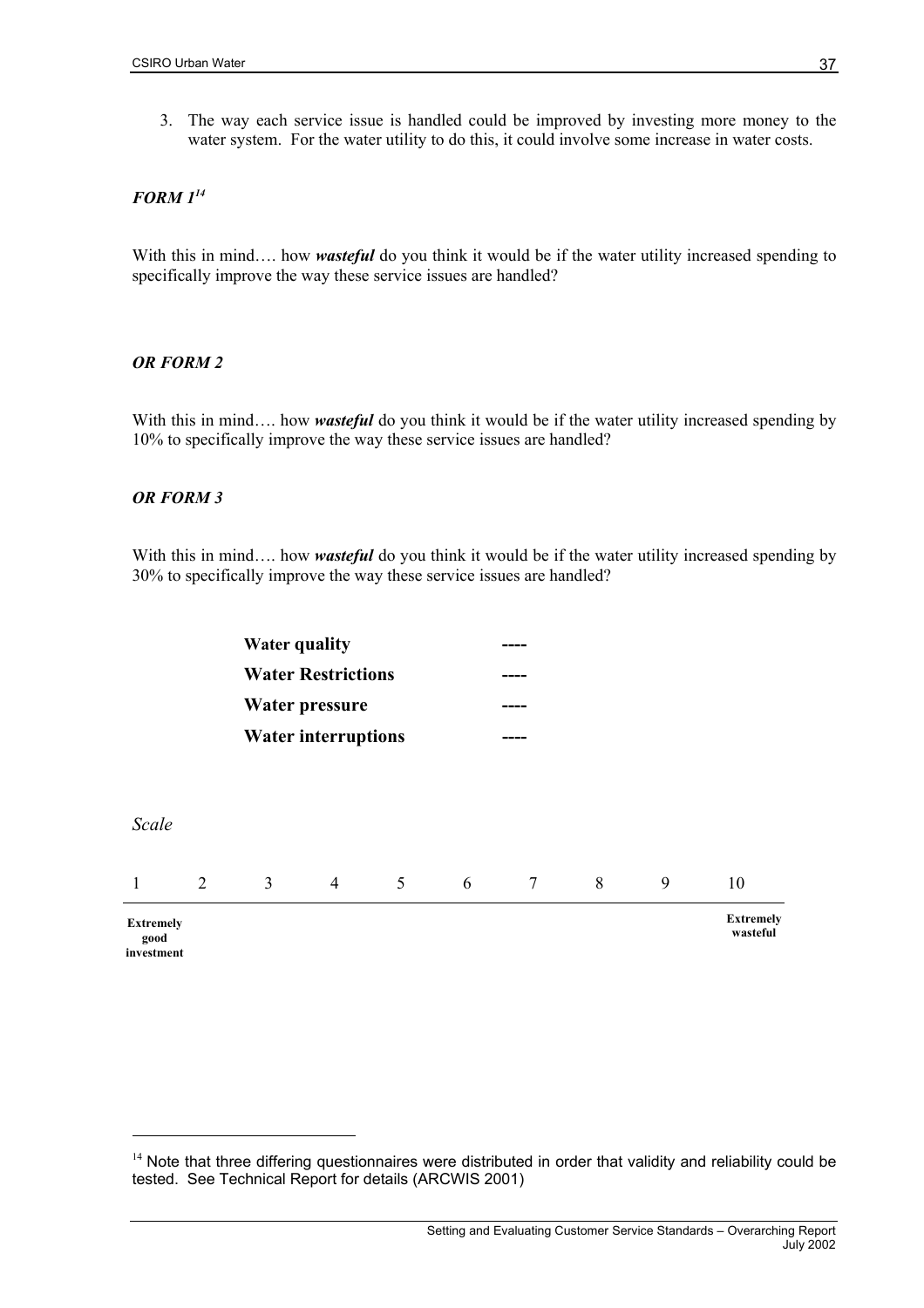4. Could you tell me how much you think it is the water utility's responsibility to provide a good level of service for handling the following water service issues?

|          |                       | <b>Water quality</b>                                    |                |      | ----         |                 |   |   |    |  |
|----------|-----------------------|---------------------------------------------------------|----------------|------|--------------|-----------------|---|---|----|--|
|          | <b>Water pressure</b> |                                                         |                | ---- |              |                 |   |   |    |  |
|          |                       | <b>Water Restrictions</b><br><b>Water interruptions</b> |                |      | ----<br>---- |                 |   |   |    |  |
|          |                       |                                                         |                |      |              |                 |   |   |    |  |
| Scale    |                       |                                                         |                |      |              |                 |   |   |    |  |
|          |                       |                                                         |                |      |              |                 |   |   |    |  |
| 1        | 2                     | 3                                                       | $\overline{4}$ | 5    | 6            | $7\overline{ }$ | 8 | 9 | 10 |  |
| Complete |                       |                                                         |                |      |              |                 |   |   | No |  |

**responsibility** 

**responsibility**